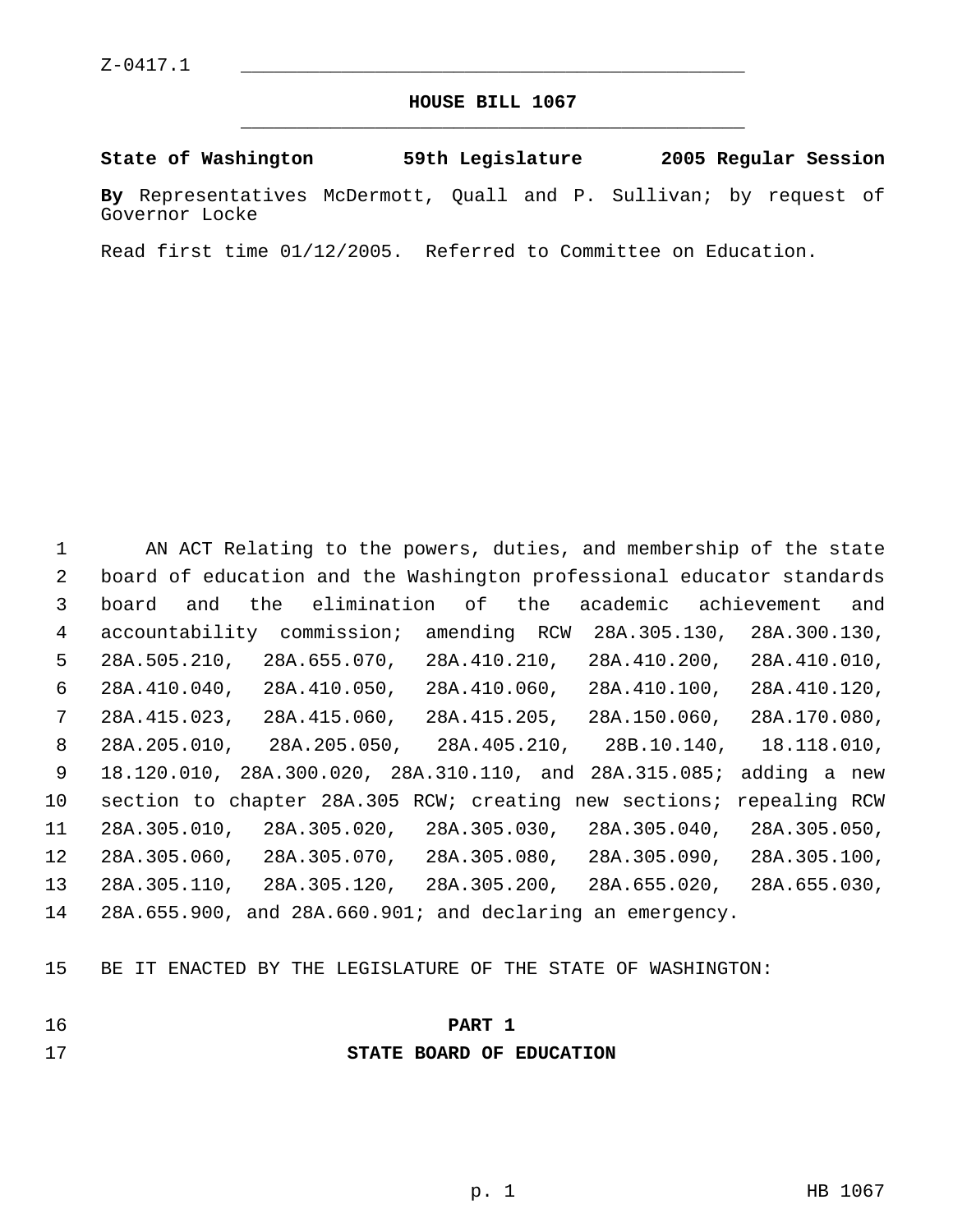NEW SECTION. **Sec. 101.** A new section is added to chapter 28A.305 RCW to read as follows:

 (1) The state board of education is created, composed of the superintendent of public instruction and ten members who are residents of the state of Washington appointed by the governor as follows:

(a) Three individuals which shall include the following:

 (i) One individual from a school district serving two thousand or fewer students;

 (ii) One individual from a school district serving at least two thousand students and fewer than ten thousand students;

 (iii) One individual from a school district serving ten thousand students or more;

 (b) One individual from a Washington state public four-year higher education institution;

 (c) One individual from a Washington state public community and 16 technical college; and

(d) Five at large members.

 The members appointed by the governor shall be appointed for four-year terms.

 (2) Initial appointments shall be to terms from one to four years in length, with the terms expiring on June 30th of the applicable year. As the terms of the first appointees expire or vacancies on the board occur, the governor shall appoint or reappoint members of the board to complete the initial terms or to four-year terms, as appropriate.

 (a) Appointees must be individuals who have demonstrated interest in public schools and are supportive of educational improvement, have a positive record of service, and will devote sufficient time to the responsibilities of the board.

 (b) In appointing board members, the governor shall consider the diversity of the population of the state.

 (c) All appointments to the board made by the governor are subject to confirmation by the senate.

 (d) No person may serve as a member of the board for more than two consecutive full four-year terms.

 (3) The governor may remove a member of the board for neglect of duty, misconduct, malfeasance, or misfeasance in office, or for incompetent or unprofessional conduct as defined in chapter 18.130 RCW. In such a case, the governor shall file with the secretary of state a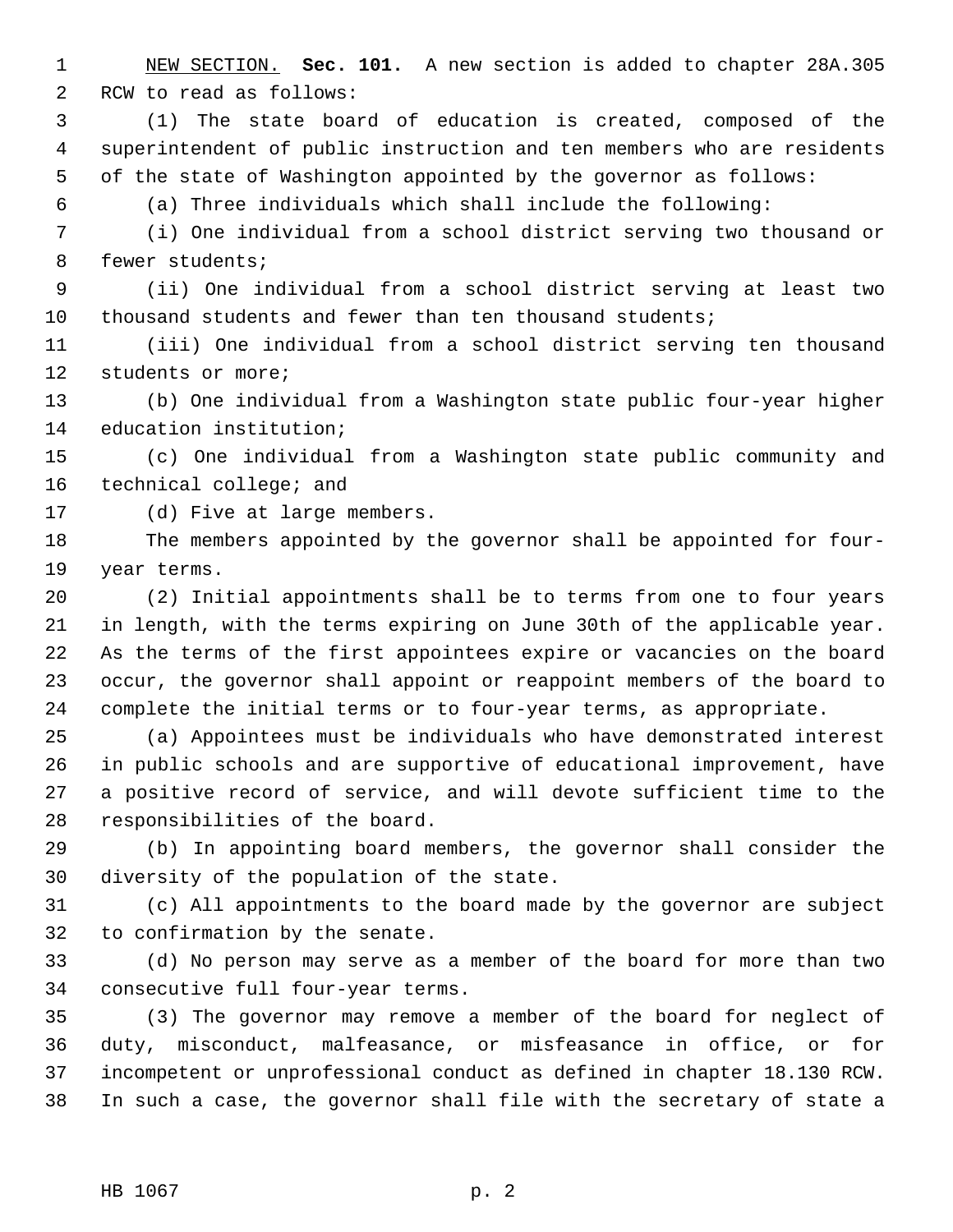statement of the causes for and the order of removal from office, and the secretary of state shall send a certified copy of the statement of causes and order of removal to the last known post office address of the member.

 (4)(a)The superintendent of public instruction shall serve as the chair of the board.

 (b) Five members of the board constitute a quorum for the transaction of business.

(c) All members are voting members.

 (5) Members of the board appointed by the governor who are not public employees shall be compensated in accordance with RCW 43.03.240 and shall be reimbursed for travel expenses incurred in carrying out the duties of the board in accordance with RCW 43.03.050 and 43.03.060.

 **Sec. 102.** RCW 28A.305.130 and 2002 c 205 s 3 are each amended to read as follows:

 In addition to any other powers and duties as provided by law, the state board of education shall:

 (1) ((Approve or disapprove the program of courses leading to 19 teacher, school administrator, and school specialized personnel certification offered by all institutions of higher education within 21 the state which may be accredited and whose graduates may become 22 entitled to receive such certification.

 $(2)$  Conduct every five years a review of the program approval standards, including the minimum standards for teachers, administrators, and educational staff associates, to reflect research findings and assure continued improvement of preparation programs for 27 teachers, administrators, and educational staff associates.

 $(3)$  Investigate the character of the work required to be performed 29 as a condition of entrance to and graduation from any institution of higher education in this state relative to such certification as provided for in subsection (1) of this section, and prepare a list of accredited institutions of higher education of this and other states whose graduates may be awarded such certificates.

  $(4)(a)$  The state board of education shall adopt rules to allow a teacher certification candidate to fulfill, in part, teacher preparation program requirements through work experience as a classified teacher's aide in a public school or private school meeting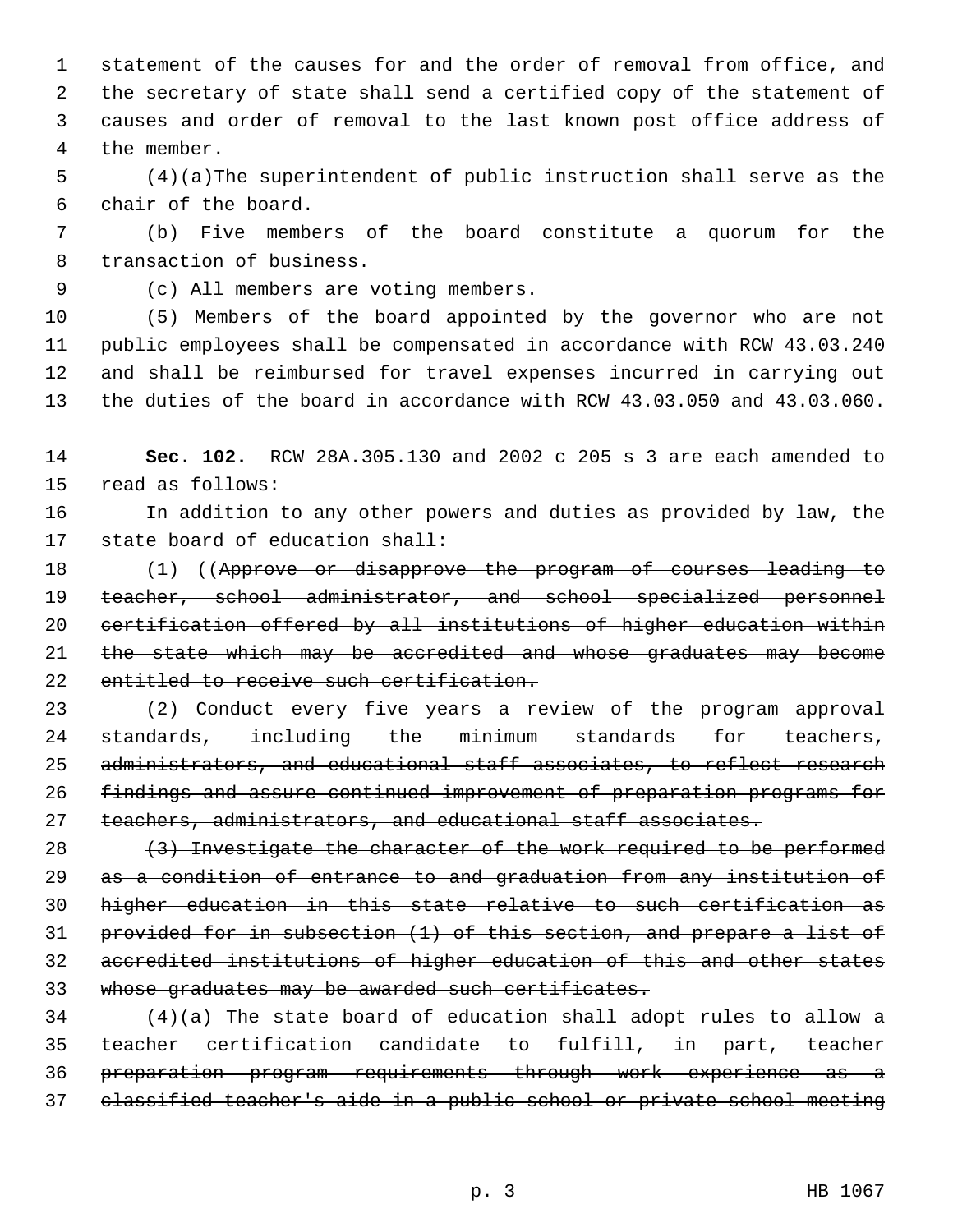1 the requirements of RCW 28A.195.010. The rules shall include, but are not limited to, limitations based upon the recency of the teacher preparation candidate's teacher aide work experience, and limitations 4 based on the amount of work experience that may apply toward teacher preparation program requirements under this chapter.

 (b) The state board of education shall require that at the time of the individual's enrollment in a teacher preparation program, the supervising teacher and the building principal shall jointly provide to the teacher preparation program of the higher education institution at 10 which the teacher candidate is enrolled, a written assessment of the performance of the teacher candidate. The assessment shall contain 12 such information as determined by the state board of education and 13 shall include: Evidence that at least fifty percent of the candidate's work as a classified teacher's aide was involved in instructional activities with children under the supervision of a certificated 16 teacher and that the candidate worked a minimum of six hundred thirty 17 hours for one school year; the type of work performed by the candidate; 18 and a recommendation of whether the candidate's work experience as a 19 classified teacher's aide should be substituted for teacher preparation program requirements. In compliance with such rules as may be established by the state board of education under this section, the teacher preparation programs of the higher education institution where the candidate is enrolled shall make the final determination as to what teacher preparation program requirements may be fulfilled by teacher aide work experience.

26 (5) Supervise the issuance of such certificates as provided for in 27 subsection (1) of this section and specify the types and kinds of 28 certificates necessary for the several departments of the common 29 schools by rule or requiation in accordance with RCW 28A.410.010.) Hold regularly scheduled meetings at such time and place within the state as the board shall determine and may hold such special meetings as may be deemed necessary for the transaction of public business.

 (2) Form committees as necessary to effectively and efficiently conduct the work of the board.

 (3) Seek advice from the public and interested parties regarding the work of the board.

(4) Recommend to the governor, the superintendent of public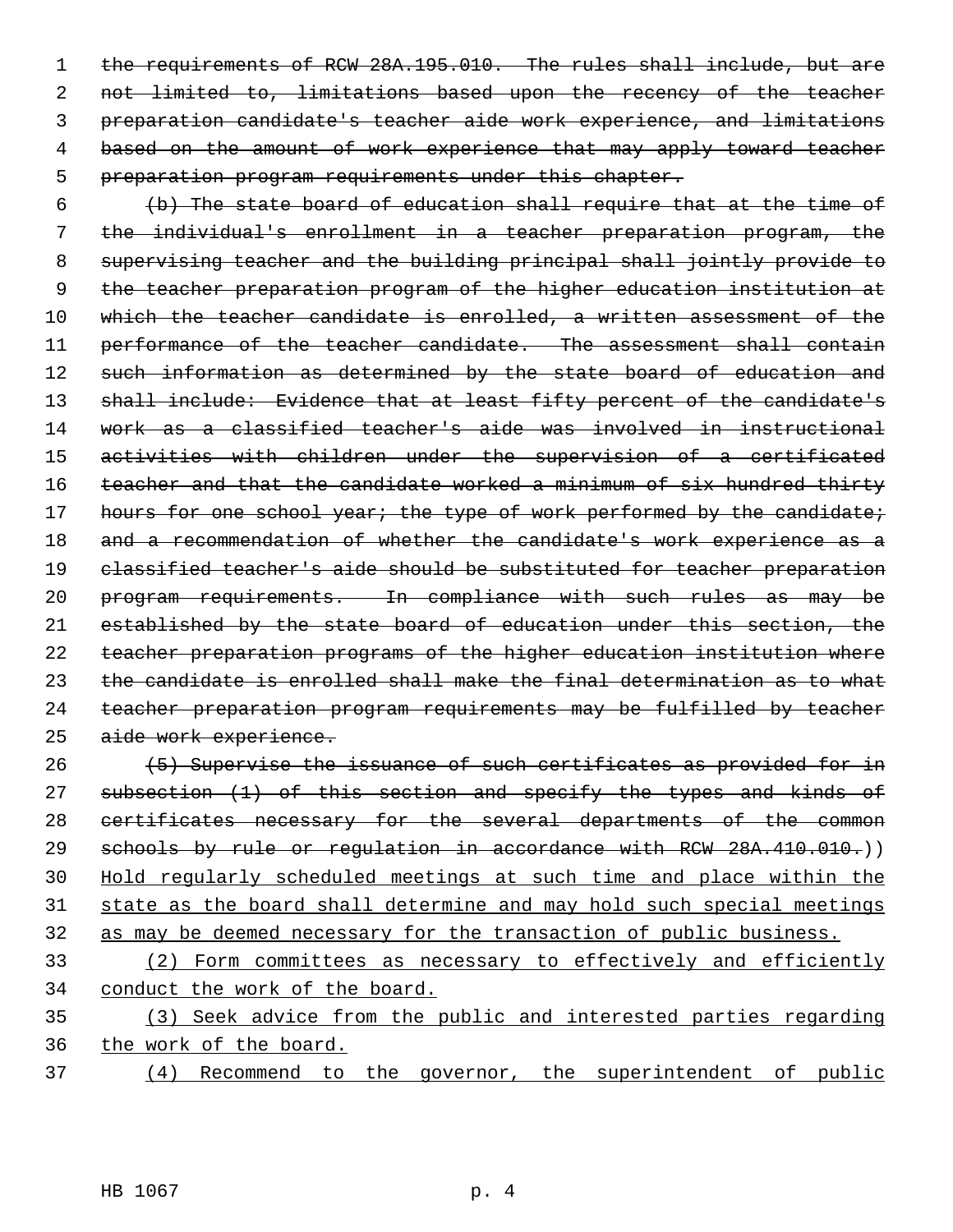instruction, the legislature, and school districts performance goals

2 for all schools, school districts, and groups of students as appropriate for the improvement of student learning in:

(a) Reading, writing, mathematics, and science;

(b) Student attendance;

(c) High school graduation rates; and

(d) Other areas as may be identified.

 Such goals shall be coordinated as reasonable and possible with the 9 requirements of Title I of the federal elementary and secondary education act of 1965, as amended.

 (5) Recommend to the legislature, when appropriate, performance standard adjustments in the requirements for attaining a certificate of academic achievement following thorough consultation with the superintendent of public instruction.

 (6) Accredit, subject to such accreditation standards and procedures as may be established by the state board of education, all schools that apply for accreditation, and approve, subject to the provisions of RCW 28A.195.010, private schools carrying out a program for any or all of the grades kindergarten through twelve: PROVIDED, That no private school may be approved that operates a kindergarten program only: PROVIDED FURTHER, That no public or private schools shall be placed upon the list of accredited schools so long as secret societies are knowingly allowed to exist among its students by school officials: PROVIDED FURTHER, That the state board may elect to require all or certain classifications of the public schools to conduct and participate in such preaccreditation examination and evaluation processes as may now or hereafter be established by the board.

 (7) Make rules and regulations governing the establishment in any existing nonhigh school district of any secondary program or any new grades in grades nine through twelve. Before any such program or any new grades are established the district must obtain prior approval of the state board.

 (8) Prepare such outline of study for the common schools as the board shall deem necessary, and in conformance with legislative 35 requirements, and prescribe such rules for the general government of the common schools, as shall seek to secure regularity of attendance, prevent truancy, secure efficiency, and promote the true interest of the common schools.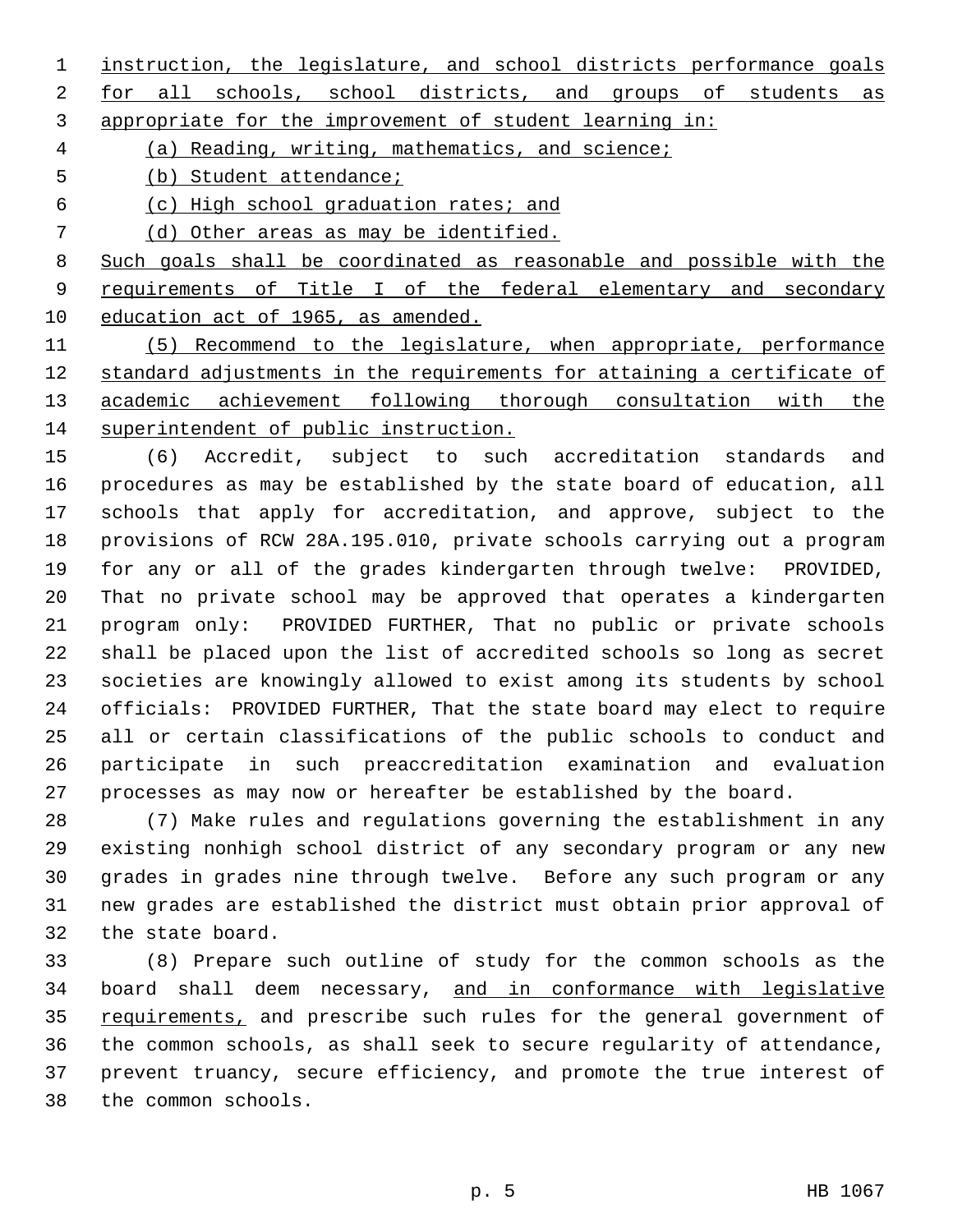(9) Continuously reevaluate courses and other requirements and adopt and enforce regulations within the common schools so as to meet 3 the educational needs of students  $((and))$ .

 (10) Evaluate course of study requirements and articulate with the 5 institutions of higher education, work force representatives, and early learning policymakers and providers to coordinate and unify the work of the public school system.

8 (( $(10)$ )) (11) Carry out board powers and duties relating to the 9 organization and reorganization of school districts ((under RCW 28A.315.010 through 28A.315.680 and 28A.315.900)).

11  $((+11))$   $(12)$  Hear and decide appeals as otherwise provided by law. 12 ((The state board of education is given the authority to)) (13) 13 Promulgate information and rules dealing with the prevention of child abuse for purposes of curriculum use in the common schools.

 (14) Hire an executive director and an administrative assistant to 16 reside in the office of the superintendent of public instruction for 17 administrative purposes. Any other personnel of the board shall be 18 appointed as provided by RCW 28A.300.020. The executive director, administrative assistant, and other personnel of the board are exempt 20 from civil service, together with other staff as now or hereafter designated as exempt in accordance with chapter 41.06 RCW.

 (15) Adopt a seal that shall be kept in the office of the superintendent of public instruction.

 **Sec. 103.** RCW 28A.300.130 and 1999 c 388 s 401 are each amended to read as follows:

 (1) Expanding activity in educational research, educational restructuring, and educational improvement initiatives has produced and continues to produce much valuable information. The legislature finds that such information should be shared with the citizens and educational community of the state as widely as possible. To facilitate access to information and materials on educational improvement and research, the superintendent of public instruction, to the extent funds are appropriated, shall establish the center for the improvement of student learning. The primary purpose of the center is to provide assistance and advice to parents, school board members, educators, and the public regarding strategies for assisting students in learning the essential academic learning requirements pursuant to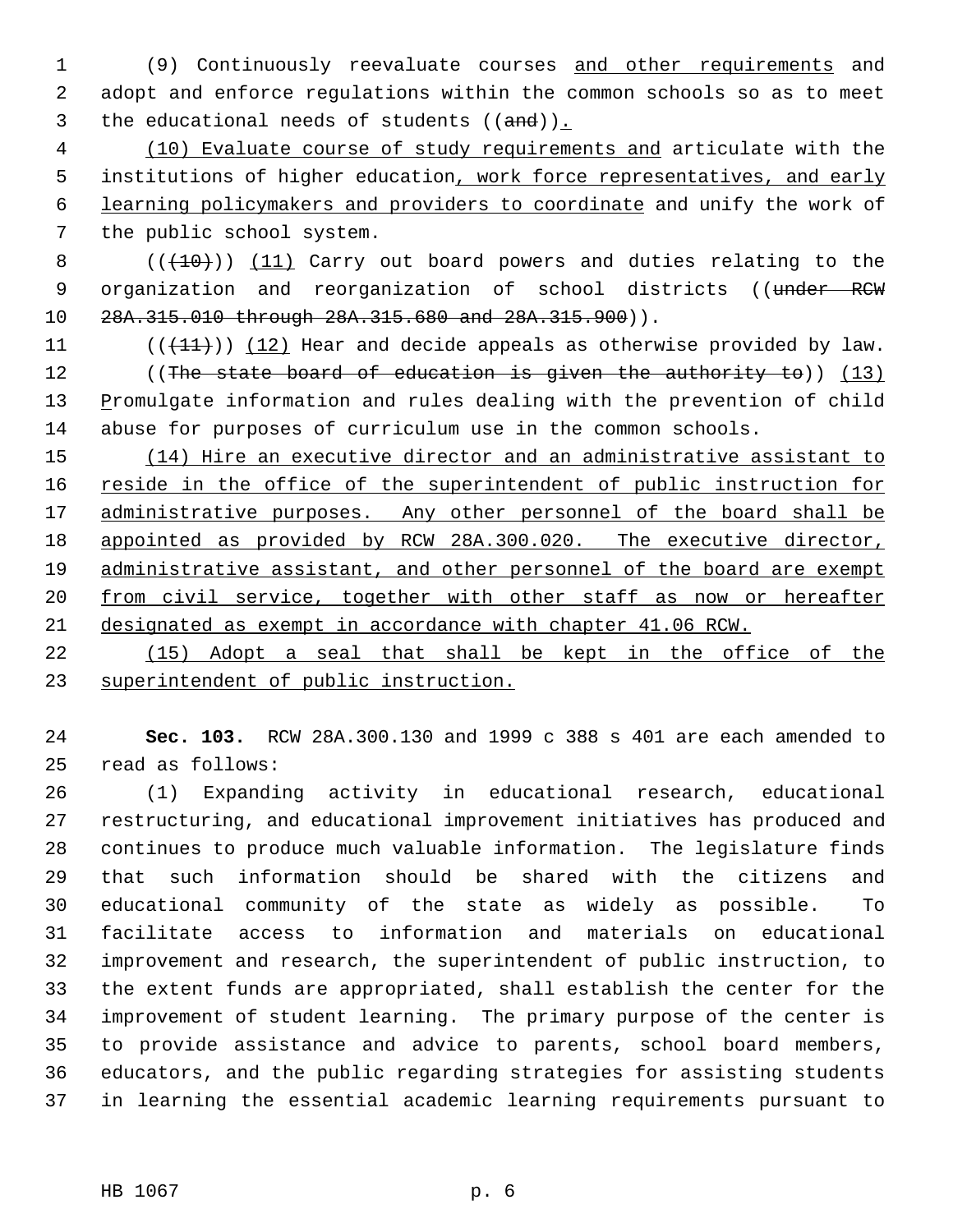1 RCW ((28A.630.885)) 28A.655.070. The center shall work in conjunction 2 with the ((academic achievement and accountability commission)) state board of education, educational service districts, institutions of higher education, and education, parent, community, and business organizations.

 (2) The center, in conjunction with other staff in the office of the superintendent of public instruction, shall:

8 (a) ((Serve as a clearinghouse for the completed work and 9 activities of the academic achievement and accountability commission;

 $(b)$ ) Serve as a clearinghouse for information regarding successful educational improvement and parental involvement programs in schools and districts, and information about efforts within institutions of higher education in the state to support educational improvement initiatives in Washington schools and districts;

15 ( $(\langle e \rangle)$ ) (b) Provide best practices research and advice that can be used to help schools develop and implement: Programs and practices to improve instruction of the essential academic learning requirements 18 ((under section 701 of this act)); systems to analyze student assessment data, with an emphasis on systems that will combine the use of state and local data to monitor the academic progress of each and every student in the school district; comprehensive, school-wide improvement plans; school-based shared decision-making models; programs to promote lifelong learning and community involvement in education; school-to-work transition programs; programs to meet the needs of highly capable students; programs and practices to meet the diverse needs of students based on gender, racial, ethnic, economic, and 27 special needs status; research, information, and technology systems; and other programs and practices that will assist educators in helping students learn the essential academic learning requirements;

 $((\{d\})\)$  (c) Develop and distribute((, in conjunction with the academic achievement and accountability commission,)) parental involvement materials, including instructional guides developed to inform parents of the essential academic learning requirements. The instructional guides also shall contain actions parents may take to assist their children in meeting the requirements, and should focus on reaching parents who have not previously been involved with their children's education;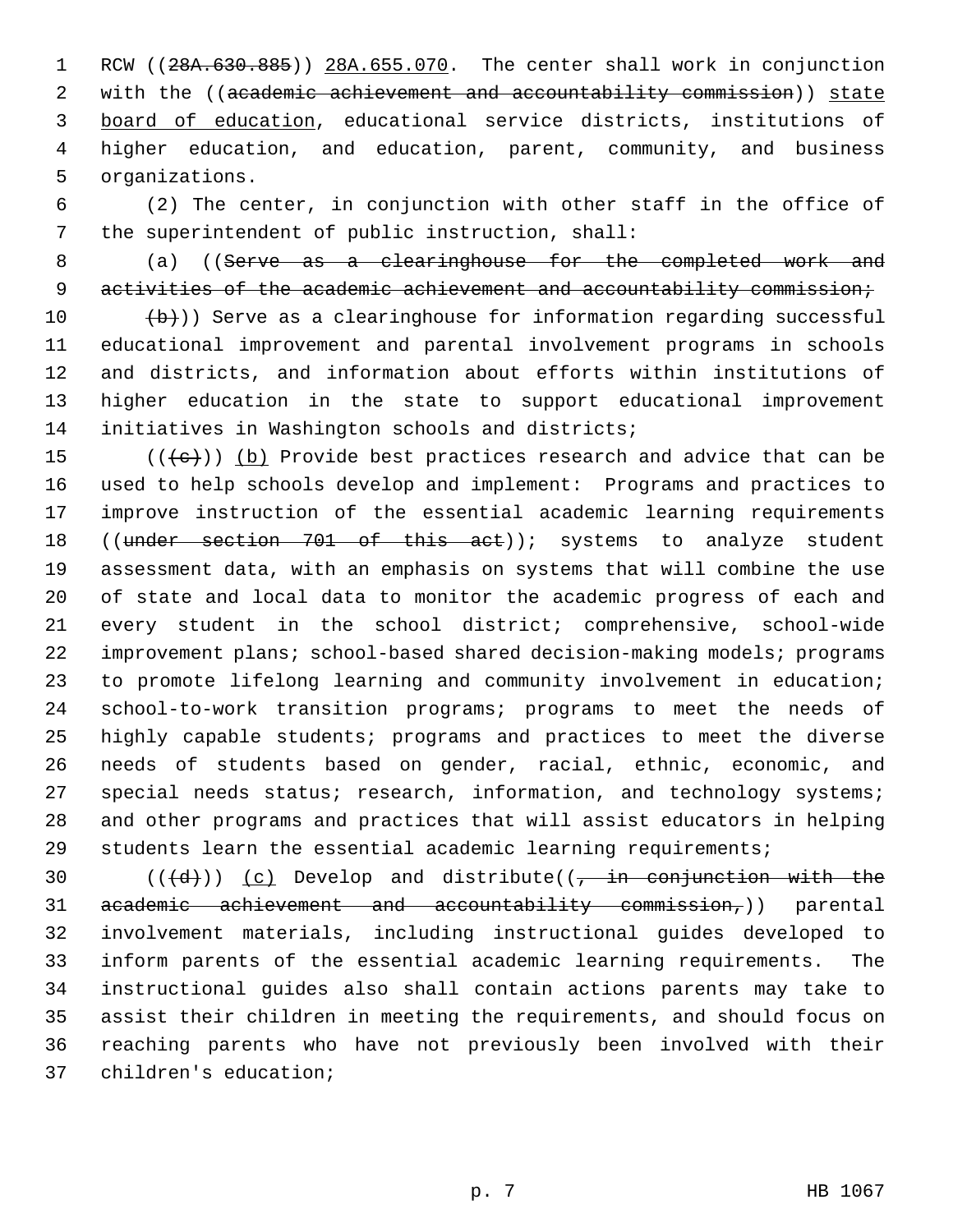1 (((e)) (d) Identify obstacles to greater parent and community involvement in school shared decision-making processes and recommend strategies for helping parents and community members to participate effectively in school shared decision-making processes, including understanding and respecting the roles of school building administrators and staff;

7 ( $(\{\text{f}\})$ ) (e) Develop and maintain an internet web site to increase 8 the availability of information, research, and other materials;

9 ( $(\frac{1}{9})$ ) (f) Take other actions to increase public awareness of the importance of parental and community involvement in education;

 $((+h))$   $(g)$  Work with appropriate organizations to inform teachers, district and school administrators, and school directors about the waivers available and the broadened school board powers under RCW 28A.320.015;

15 ( $(\frac{1}{1})$ ) (h) Provide training and consultation services, including 16 conducting regional summer institutes;

17 ( $(\frac{1}{1})$ ) (i) Address methods for improving the success rates of 18 certain ethnic and racial student groups; and

19  $((\{k\})$   $(j)$  Perform other functions consistent with the purpose of the center as prescribed in subsection (1) of this section.

21 (3) The superintendent of public instruction( $\sqrt{a}$  efter consultation 22 with the academic achievement and accountability commission,)) shall select and employ a director for the center.

 (4) The superintendent may enter into contracts with individuals or organizations including but not limited to: School districts; educational service districts; educational organizations; teachers; higher education faculty; institutions of higher education; state agencies; business or community-based organizations; and other individuals and organizations to accomplish the duties and responsibilities of the center. In carrying out the duties and responsibilities of the center, the superintendent, whenever possible, shall use practitioners to assist agency staff as well as assist educators and others in schools and districts.

 **Sec. 104.** RCW 28A.505.210 and 2001 c 3 s 3 are each amended to read as follows:

School districts shall have the authority to decide the best use of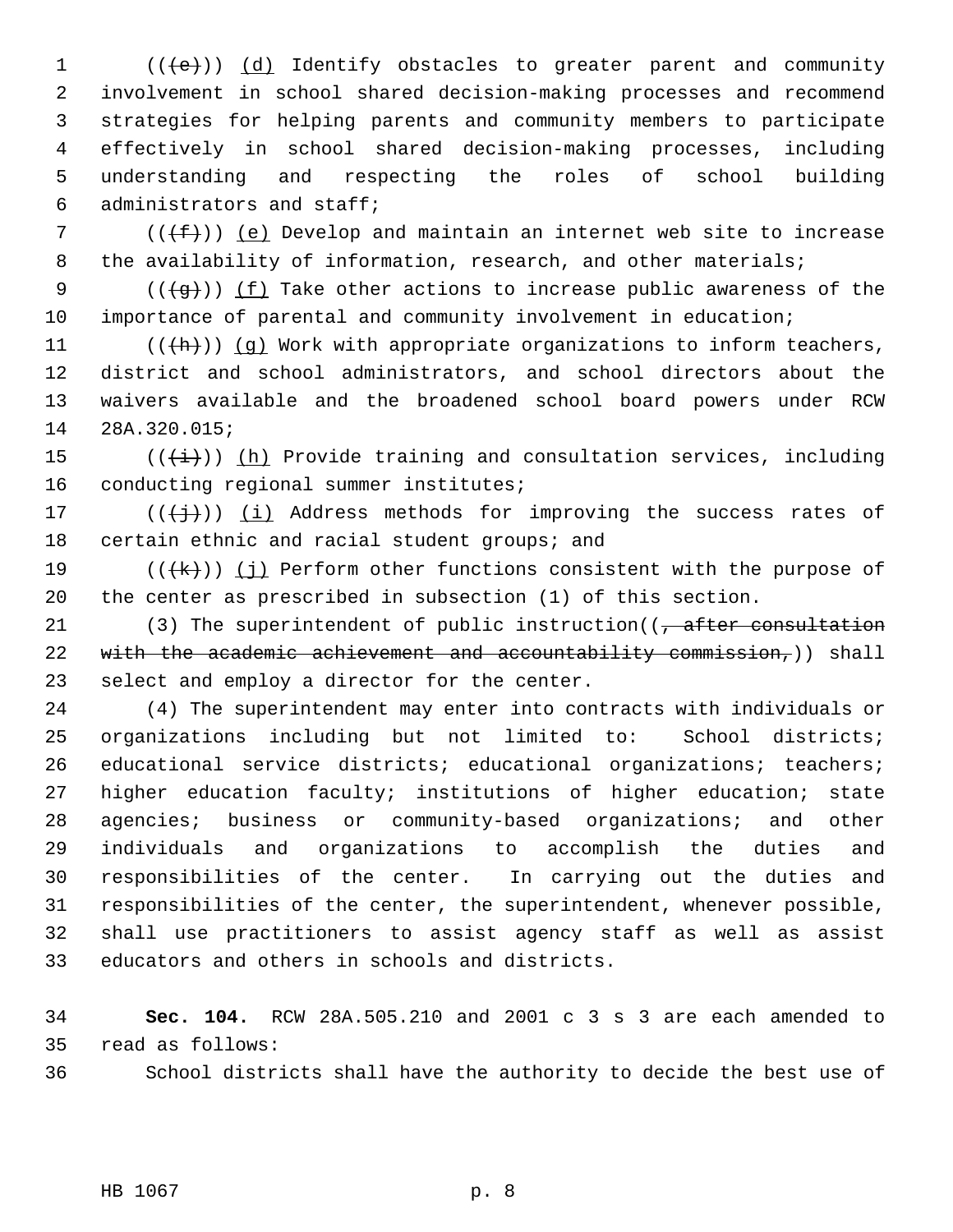student achievement funds to assist students in meeting and exceeding the new, higher academic standards in each district consistent with the provisions of chapter 3, Laws of 2001.

 (1) Student achievement funds shall be allocated for the following uses:

 (a) To reduce class size by hiring certificated elementary classroom teachers in grades K-4 and paying nonemployee-related costs 8 associated with those new teachers;

 (b) To make selected reductions in class size in grades 5-12, such 10 as small high school writing classes;

 (c) To provide extended learning opportunities to improve student academic achievement in grades K-12, including, but not limited to, extended school year, extended school day, before-and-after-school programs, special tutoring programs, weekend school programs, summer school, and all-day kindergarten;

 (d) To provide additional professional development for educators, including additional paid time for curriculum and lesson redesign and alignment, training to ensure that instruction is aligned with state standards and student needs, reimbursement for higher education costs related to enhancing teaching skills and knowledge, and mentoring programs to match teachers with skilled, master teachers. The funding shall not be used for salary increases or additional compensation for existing teaching duties, but may be used for extended year and extended day teaching contracts;

 (e) To provide early assistance for children who need prekindergarten support in order to be successful in school;

 (f) To provide improvements or additions to school building facilities which are directly related to the class size reductions and extended learning opportunities under (a) through (c) of this subsection.

 (2) Annually on or before May 1st, the school district board of directors shall meet at the time and place designated for the purpose of a public hearing on the proposed use of these funds to improve student achievement for the coming year. Any person may appear or by written submission have the opportunity to comment on the proposed plan for the use of these funds. No later than August 31st, as a part of the process under RCW 28A.505.060, each school district shall adopt a plan for the use of these funds for the upcoming school year.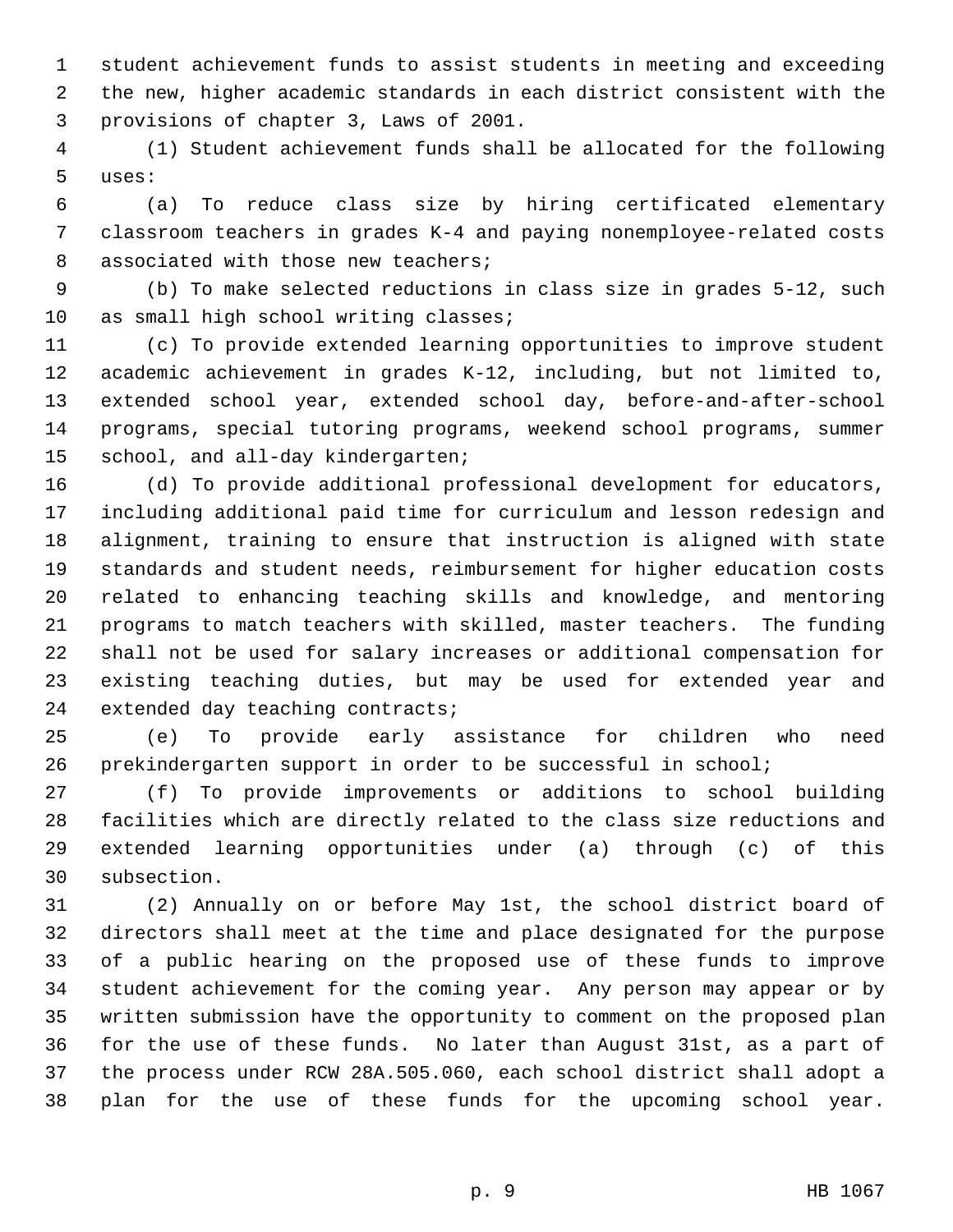Annually, each school district shall provide to the citizens of their district a public accounting of the funds made available to the district during the previous school year under chapter 3, Laws of 2001, how the funds were used, and the progress the district has made in increasing student achievement, as measured by required state assessments and other assessments deemed appropriate by the district. Copies of this report shall be provided to the superintendent of public 8 instruction ((and to the academic achievement and accountability 9 commission)).

 **Sec. 105.** RCW 28A.655.070 and 2004 c 19 s 204 are each amended to read as follows:

 (1) The superintendent of public instruction shall develop essential academic learning requirements that identify the knowledge and skills all public school students need to know and be able to do based on the student learning goals in RCW 28A.150.210, develop student 16 assessments, and implement ((the accountability recommendations and 17 requests regarding assistance, rewards, and recognition of the academic 18 achievement and accountability commission) assistance and recognition activities related to improving academic achievement as authorized.

(2) The superintendent of public instruction shall:

 (a) Periodically revise the essential academic learning requirements, as needed, based on the student learning goals in RCW 28A.150.210. Goals one and two shall be considered primary. To the maximum extent possible, the superintendent shall integrate goal four and the knowledge and skill areas in the other goals in the essential academic learning requirements; and

 (b) Review and prioritize the essential academic learning requirements and identify, with clear and concise descriptions, the grade level content expectations to be assessed on the Washington assessment of student learning and used for state or federal accountability purposes. The review, prioritization, and identification shall result in more focus and targeting with an emphasis on depth over breadth in the number of grade level content expectations assessed at each grade level. Grade level content expectations shall be articulated over the grades as a sequence of expectations and performances that are logical, build with increasing depth after foundational knowledge and skills are acquired, and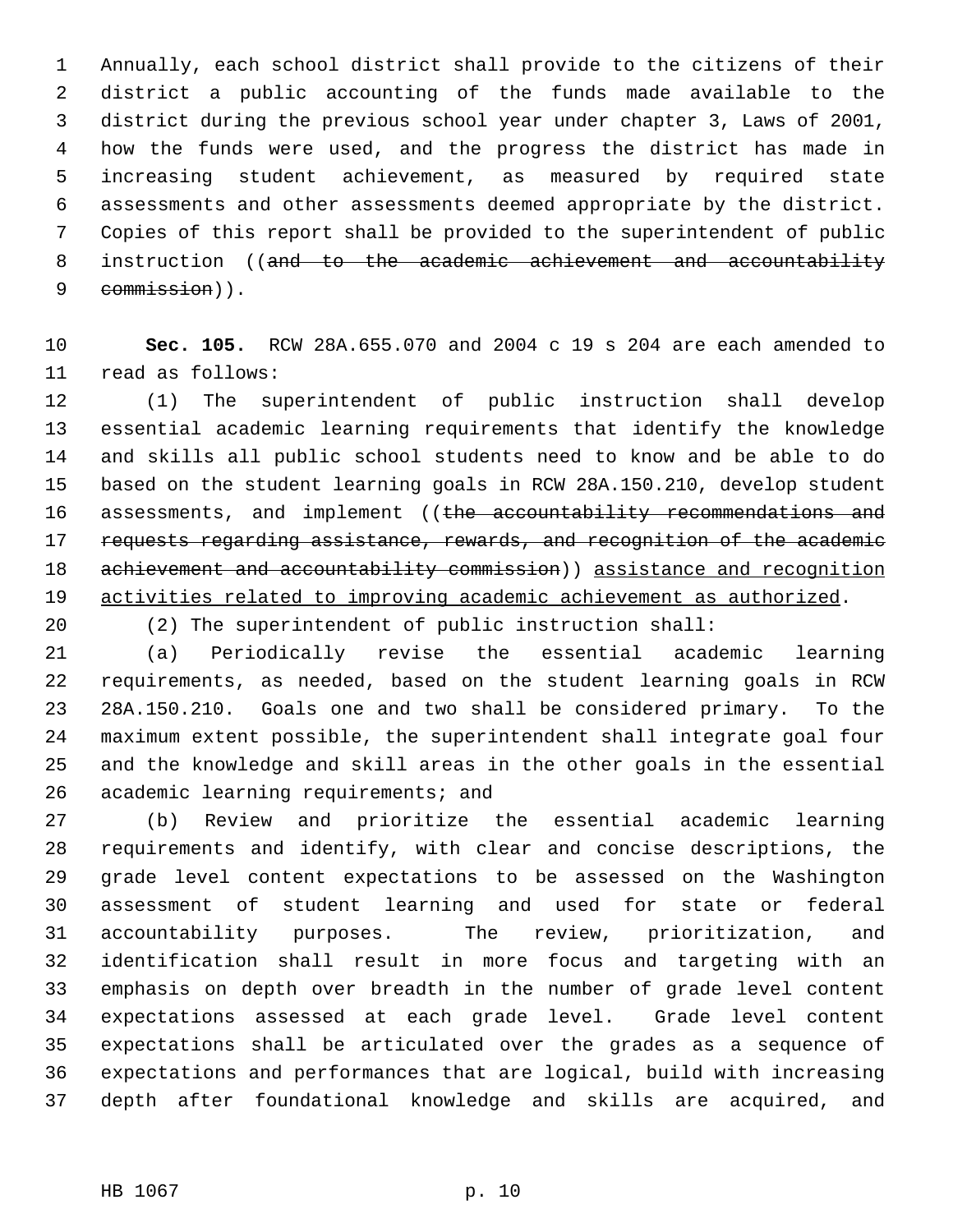reflect, where appropriate, the sequential nature of the discipline. The office of the superintendent of public instruction, within seven working days, shall post on its web site any grade level content expectations provided to an assessment vendor for use in constructing the Washington assessment of student learning.

 (3) ((In consultation with the academic achievement and accountability commission,)) The superintendent of public instruction shall maintain and continue to develop and revise a statewide academic assessment system in the content areas of reading, writing, mathematics, and science for use in the elementary, middle, and high school years designed to determine if each student has mastered the essential academic learning requirements identified in subsection (1) of this section. School districts shall administer the assessments under guidelines adopted by the superintendent of public instruction. The academic assessment system shall include a variety of assessment methods, including criterion-referenced and performance-based measures.

 (4) If the superintendent proposes any modification to the essential academic learning requirements or the statewide assessments, then the superintendent shall, upon request, provide opportunities for the education committees of the house of representatives and the senate to review the assessments and proposed modifications to the essential academic learning requirements before the modifications are adopted.

 (5)(a) The assessment system shall be designed so that the results under the assessment system are used by educators as tools to evaluate instructional practices, and to initiate appropriate educational support for students who have not mastered the essential academic learning requirements at the appropriate periods in the student's educational development.

 (b) Assessments measuring the essential academic learning requirements in the content area of science shall be available for mandatory use in middle schools and high schools by the 2003-04 school year and for mandatory use in elementary schools by the 2004-05 school year unless the legislature takes action to delay or prevent implementation of the assessment.

 (6) By September 2007, the results for reading and mathematics shall be reported in a format that will allow parents and teachers to determine the academic gain a student has acquired in those content areas from one school year to the next.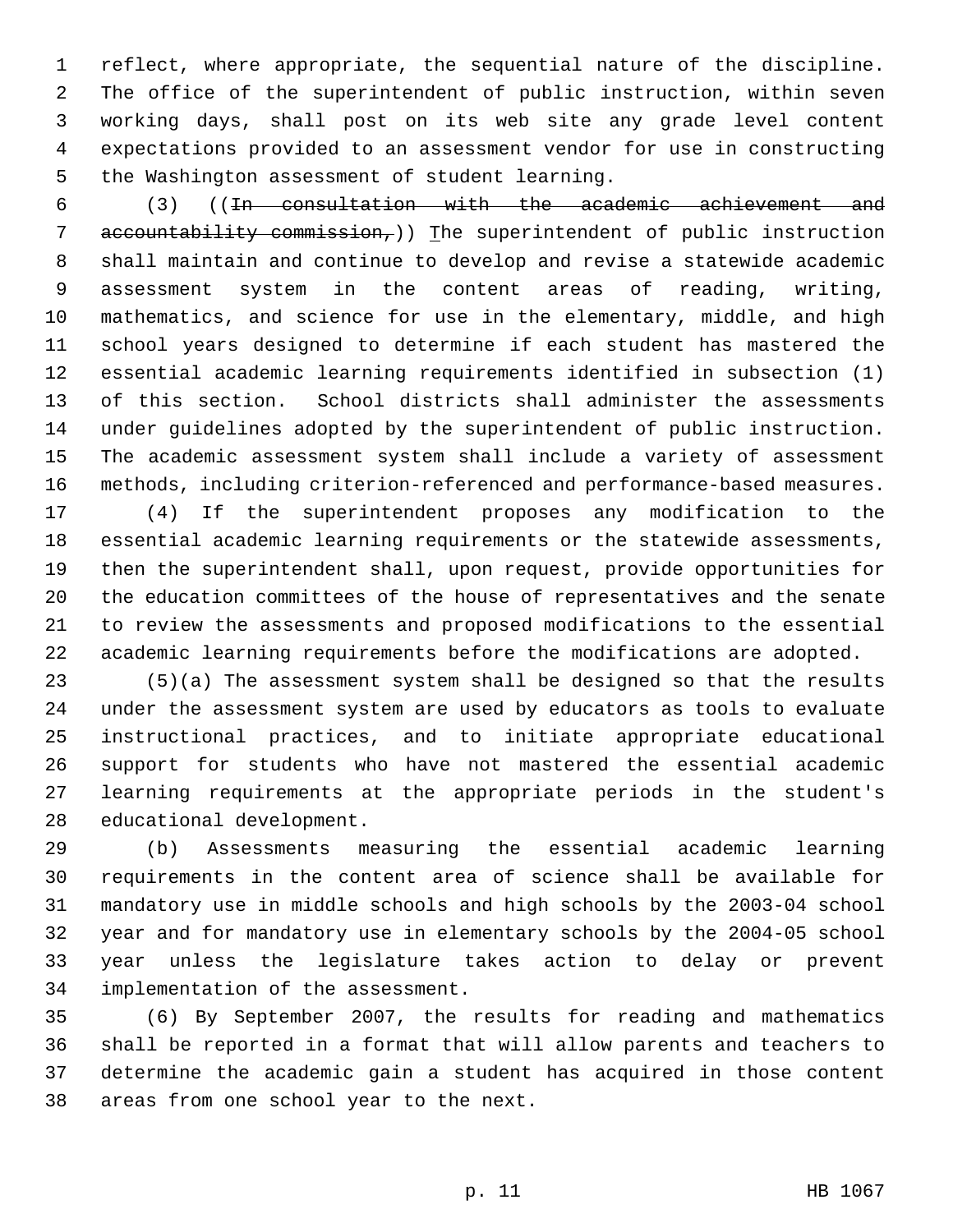(7) To assist parents and teachers in their efforts to provide educational support to individual students, the superintendent of public instruction shall provide as much individual student performance information as possible within the constraints of the assessment system's item bank. The superintendent shall also provide to school districts:

 (a) Information on classroom-based and other assessments that may provide additional achievement information for individual students; and

 (b) A collection of diagnostic tools that educators may use to evaluate the academic status of individual students. The tools shall be designed to be inexpensive, easily administered, and quickly and easily scored, with results provided in a format that may be easily shared with parents and students.

 (8) To the maximum extent possible, the superintendent shall integrate knowledge and skill areas in development of the assessments.

 (9) Assessments for goals three and four of RCW 28A.150.210 shall be integrated in the essential academic learning requirements and assessments for goals one and two.

 (10) The superintendent shall develop assessments that are directly related to the essential academic learning requirements, and are not biased toward persons with different learning styles, racial or ethnic backgrounds, or on the basis of gender.

 (11) The superintendent shall consider methods to address the unique needs of special education students when developing the assessments under this section.

 (12) The superintendent shall consider methods to address the unique needs of highly capable students when developing the assessments under this section.

 (13) The superintendent shall post on the superintendent's web site lists of resources and model assessments in social studies, the arts, and health and fitness.

#### **PART 2**

#### **WASHINGTON PROFESSIONAL EDUCATOR STANDARDS BOARD**

 **Sec. 201.** RCW 28A.410.210 and 2000 c 39 s 103 are each amended to read as follows:

The Washington professional educator standards board shall: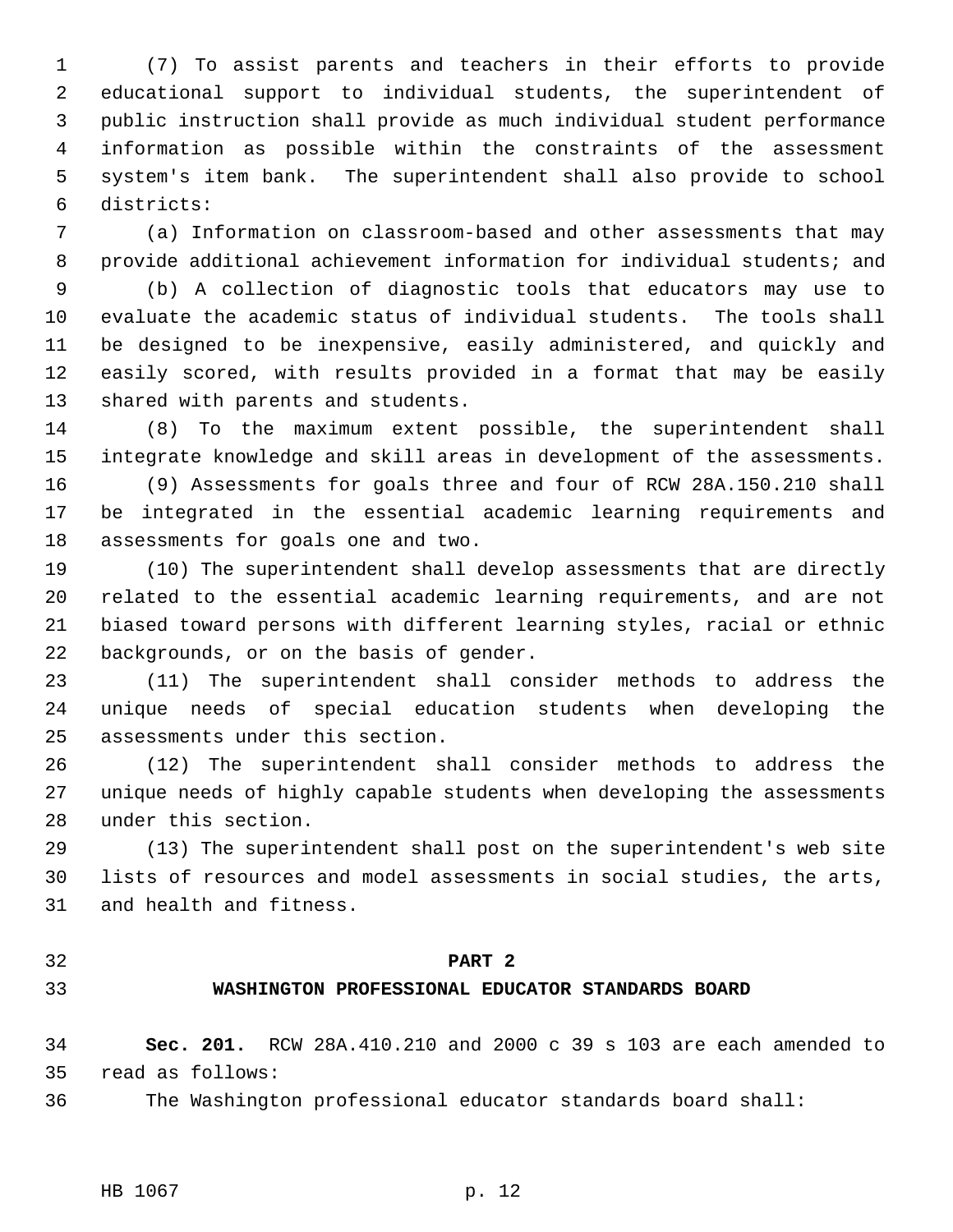(1) Establish policies and practices for the approval of programs of courses, requirements, and other activities leading to educator certification including teacher, school administrator, and educational staff associate certification;

 (2) Establish policies and practices for the approval of the character of work required to be performed as a condition of entrance to and graduation from any educator preparation program including teacher, school administrator, and educational staff associate preparation program as provided in subsection (1) of this section;

 (3) Establish a list of accredited institutions of higher education of this and other states whose graduates may be awarded educator certificates as teacher, school administrator, and educational staff associate and establish criteria and enter into agreements with other states to acquire reciprocal approval of educator preparation programs and certification, including teacher certification from the national 16 board for professional teaching standards;

 (4) Establish policies for approval of nontraditional educator preparation programs;

 (5) Conduct a review of educator program approval standards at least every five years, beginning in 2006, to reflect research findings 21 and assure continued improvement of preparation programs for teachers, administrators, and school specialized personnel;

 (6) Specify the types and kinds of educator certificates to be issued and conditions for certification in accordance with subsection (1) of this section and RCW 28A.410.010 and supervise the issuance of such certificates;

 (7) Establish prospective educator assessment systems as necessary, including the prospective teacher assessment system for basic skills 29 and subject knowledge that shall be required to obtain residency certification pursuant to RCW 28A.410.220 through 28A.410.240;

 (8) Hear and determine educator certification appeals as provided by RCW 28A.410.100;

 (9) Apply for and receive federal or other funds on behalf of the state for purposes related to the duties of the board;

 (10) Adopt rules under chapter 34.05 RCW that are necessary for the effective and efficient implementation of this chapter;

(11) Submit annual reports and recommendations to the governor, the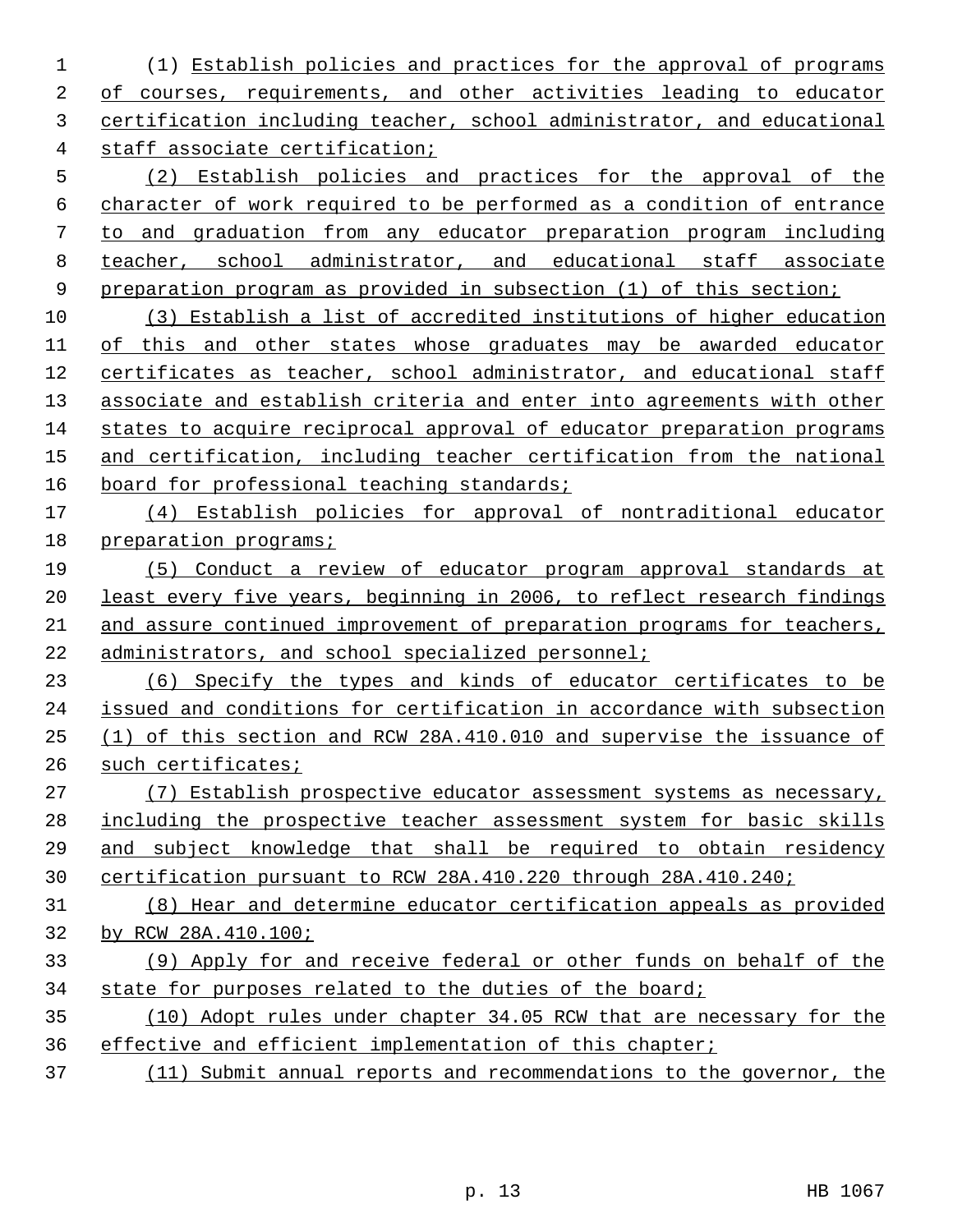education and fiscal committees of the legislature, and the superintendent of public instruction concerning the duties and activities of the board;

 (12) Maintain data concerning educator preparation programs and their quality, educator certification, educator employment trends and needs, and other data deemed relevant by the board;

 (13) Serve as an advisory body to the superintendent of public 8 instruction ((and as the sole advisory body to the state board of 9 education)) on issues related to educator recruitment, hiring, ((preparation, certification including high quality alternative routes 11 to certification,)) mentoring and support, professional growth, 12 retention, governance, ((prospective teacher pedagogy assessment, 13 prospective principal assessment,) and educator evaluation including 14 but not limited to peer evaluation((, and revocation and suspension of 15 <del>licensure;</del>

 (2) Submit annual reports and recommendations, beginning December 1, 2000, to the governor, the education and fiscal committees of the legislature, the state board of education, and the superintendent of public instruction concerning duties and activities within the board's 20 advisory capacity. The Washington professional educator standards board shall submit a separate report by December 1, 2000, to the governor, the education and fiscal committees of the legislature, the 23 state board of education, and the superintendent of public instruction providing recommendations for at least two high quality alternative routes to teacher certification. In its deliberations, the board shall consider at least one route that permits persons with substantial subject matter expertise to achieve residency certification through an 28 on-the-job training program provided by a school district; and

29  $(3)$  Establish the prospective teacher assessment system for basic skills and subject knowledge that shall be required to obtain residency 31 certification pursuant to RCW 28A.410.220 through 28A.410.240)).

 **Sec. 202.** RCW 28A.410.200 and 2003 1st sp.s. c 22 s 1 are each amended to read as follows:

 (1)(a) The Washington professional educator standards board is created, consisting of twenty members to be appointed by the governor 36 to four-year terms and the superintendent of public instruction( $(-$  who 37 shall be an ex officio, nonvoting member)).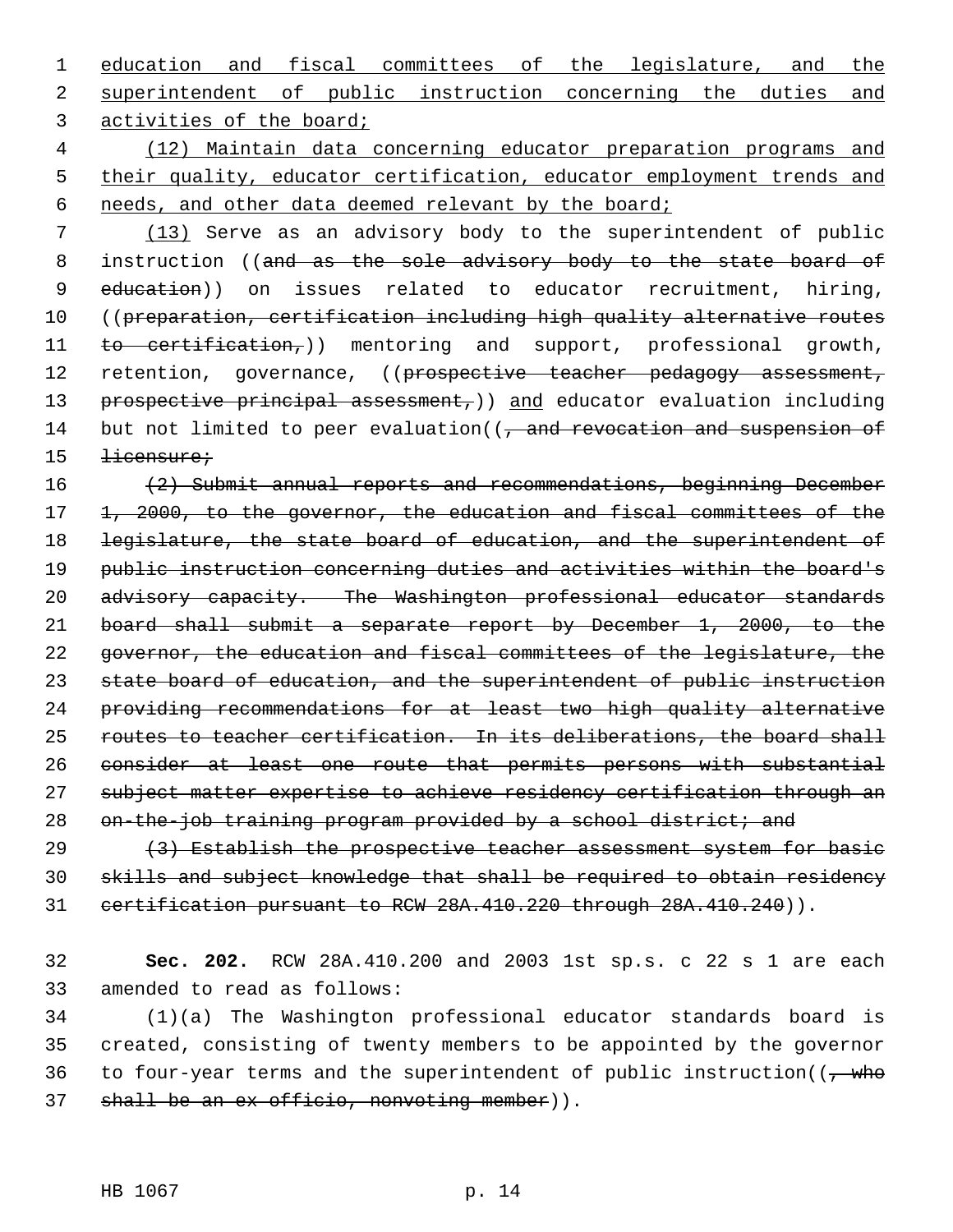(b) As the four-year terms of the first appointees expire or vacancies to the board occur for the first time, the governor shall appoint or reappoint the members of the board to one-year to four-year staggered terms. Once the one-year to three-year terms expire, all subsequent terms shall be for four years, with the terms expiring on June 30th of the applicable year. The terms shall be staggered in such a way that, where possible, the terms of members representing a specific group do not expire simultaneously.

 (c) No person may serve as a member of the board for more than two consecutive full four-year terms.

 (d) The governor shall annually appoint the chair of the board from among the teachers and principals on the board. No board member may serve as chair for more than two consecutive years.

 (2) Seven of the members shall be public school teachers, one shall be a private school teacher, three shall represent higher education educator preparation programs, four shall be school administrators, two shall be educational staff associates, one shall be a classified employee who assists in public school student instruction, one shall be a parent, and one shall be a member of the public.

(3) Public school teachers appointed to the board must:

 (a) Have at least three years of teaching experience in a Washington public school;

 (b) Be currently certificated and actively employed in a teaching position; and

 (c) Include one teacher currently teaching at the elementary school level, one at the middle school level, one at the high school level, and one vocationally certificated.

(4) Private school teachers appointed to the board must:

 (a) Have at least three years of teaching experience in a Washington approved private school; and

 (b) Be currently certificated and actively employed in a teaching position in an approved private school.

 (5) Appointees from higher education educator preparation programs must include two representatives from institutions of higher education as defined in RCW 28B.10.016 and one representative from an institution of higher education as defined in RCW 28B.07.020(4).

(6) School administrators appointed to the board must: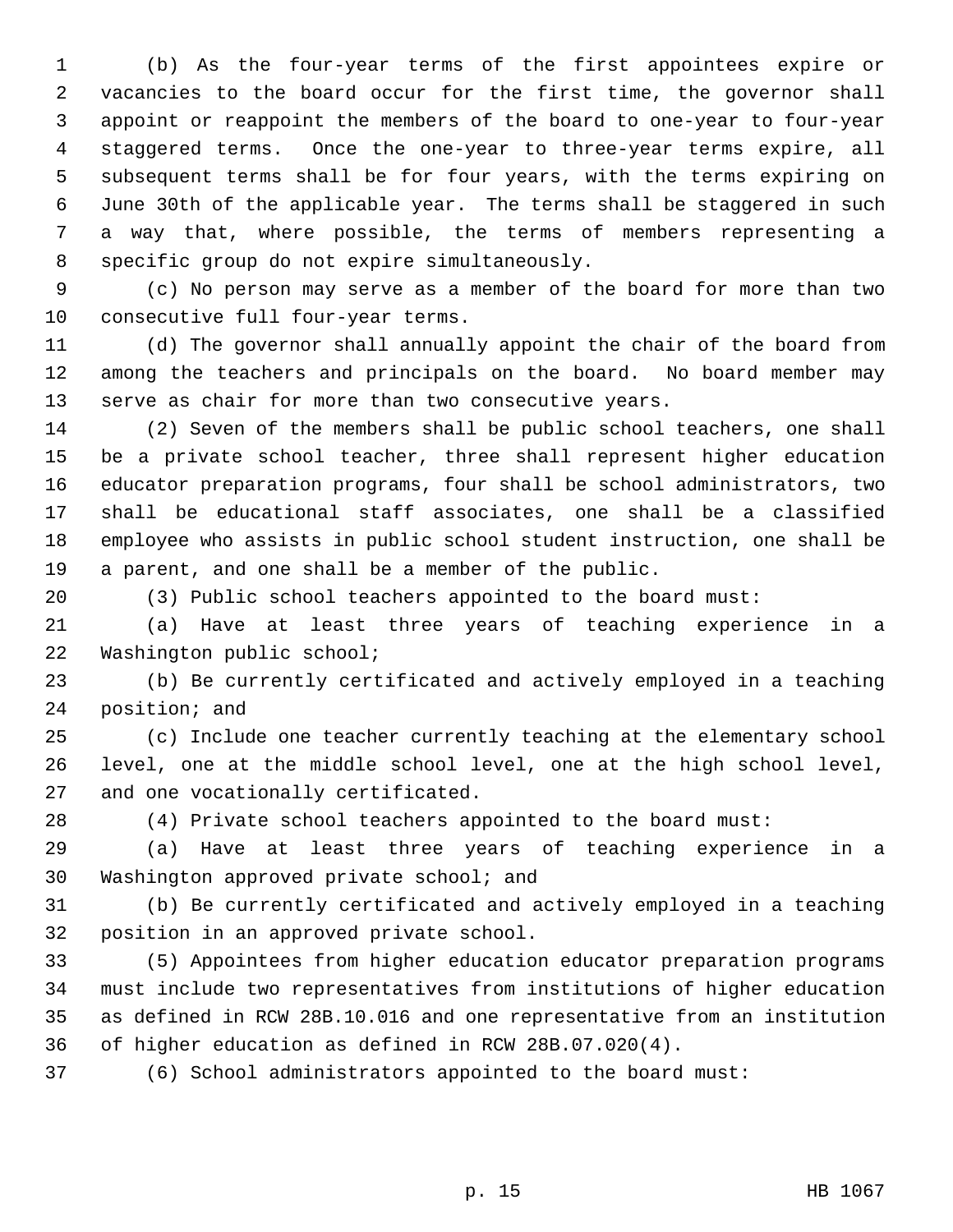(a) Have at least three years of administrative experience in a Washington public school district;

 (b) Be currently certificated and actively employed in a school administrator position; and

 (c) Include two public school principals, one Washington approved private school principal, and one superintendent.

(7) Educational staff associates appointed to the board must:

 (a) Have at least three years of educational staff associate 9 experience in a Washington public school district; and

 (b) Be currently certificated and actively employed in an educational staff associate position.

 (8) Public school classified employees appointed to the board must: (a) Have at least three years of experience in assisting in the instruction of students in a Washington public school; and

 (b) Be currently employed in a position that requires the employee to assist in the instruction of students.

 (9) Each major caucus of the house of representatives and the senate shall submit a list of at least one public school teacher. In making the public school teacher appointments, the governor shall select one nominee from each list provided by each caucus. The governor shall appoint the remaining members of the board from a list of qualified nominees submitted to the governor by organizations representative of the constituencies of the board, from applications from other qualified individuals, or from both nominees and applicants.

 (10) All appointments to the board made by the governor shall be subject to confirmation by the senate.

 (11) The governor shall appoint the members of the initial board no later than June 1, 2000.

 (12) In appointing board members, the governor shall consider the diversity of the population of the state.

 (13) Each member of the board shall be compensated in accordance with RCW 43.03.240 and shall be reimbursed for travel expenses incurred in carrying out the duties of the board in accordance with RCW 43.03.050 and 43.03.060.

 (14) The governor may remove a member of the board for neglect of duty, misconduct, malfeasance or misfeasance in office, or for incompetency or unprofessional conduct as defined in chapter 18.130 RCW. In such a case, the governor shall file with the secretary of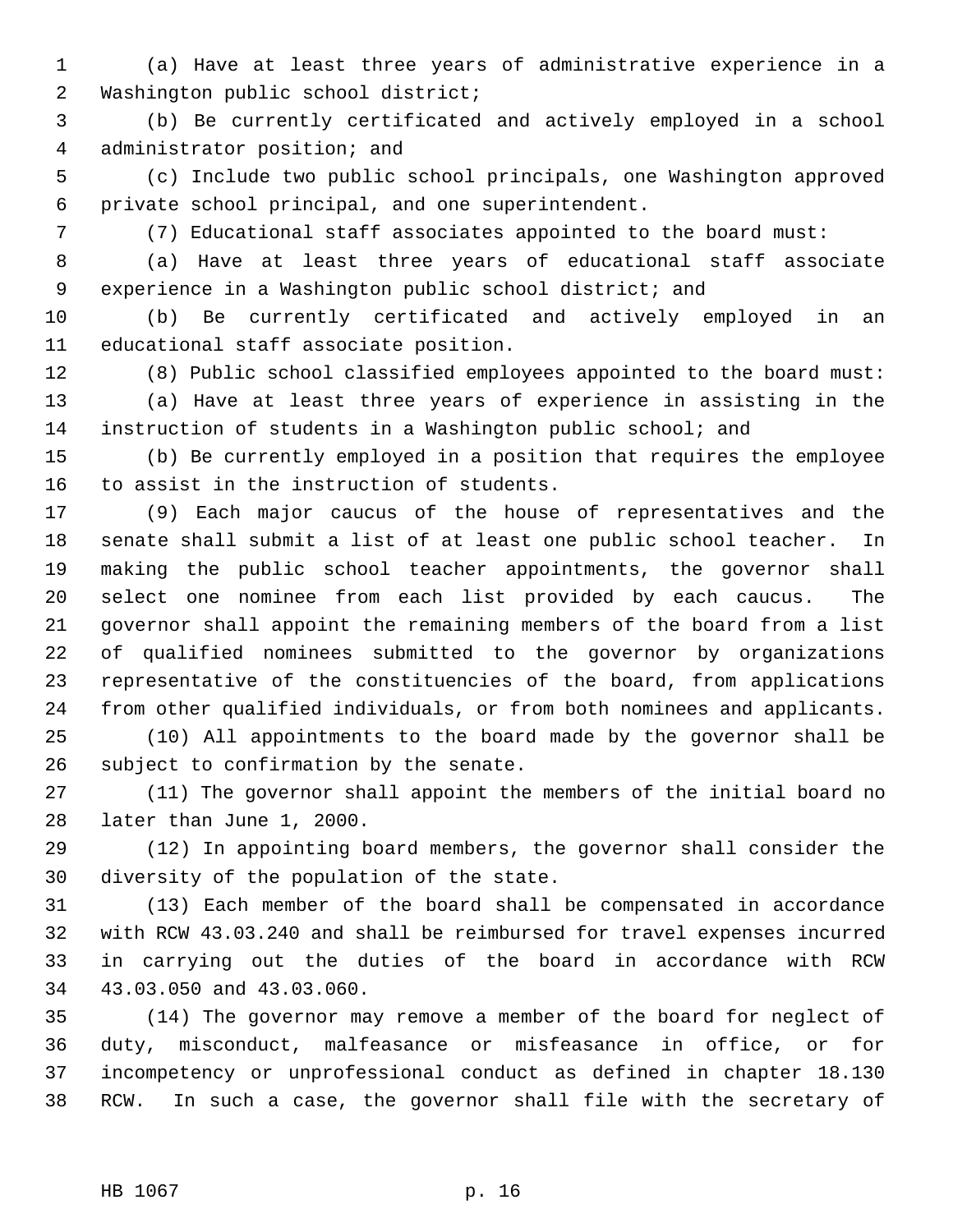state a statement of the causes for and the order of removal from office, and the secretary of state shall send a certified copy of the statement of causes and order of removal to the last known post office address of the member.

 (15) If a vacancy occurs on the board, the governor shall appoint a replacement member from the nominees as specified in subsection (9) of this section to fill the remainder of the unexpired term. When filling a vacancy of a member nominated by a major caucus of the legislature, the governor shall select the new member from a list of at least one name submitted by the same caucus that provided the list from which the retiring member was appointed.

 (16) Members of the board shall hire an executive director and an administrative assistant to reside in the office of the superintendent of public instruction for administrative purposes only.

 **Sec. 203.** RCW 28A.410.010 and 2001 c 263 s 1 are each amended to read as follows:

17 The ((state board of education)) Washington professional educator 18 standards board shall establish, publish, and enforce rules ((and 19 regulations)) determining eligibility for and certification of personnel employed in the common schools of this state, including certification for emergency or temporary, substitute or provisional duty and under such certificates or permits as the board shall deem proper or as otherwise prescribed by law. The rules shall require that the initial application for certification shall require a record check of the applicant through the Washington state patrol criminal identification system and through the federal bureau of investigation at the applicant's expense. The record check shall include a fingerprint check using a complete Washington state criminal identification fingerprint card. The superintendent of public instruction may waive the record check for any applicant who has had a record check within the two years before application. The rules shall permit a holder of a lapsed certificate but not a revoked or suspended certificate to be employed on a conditional basis by a school district with the requirement that the holder must complete any certificate renewal requirements established by the state board of education within two years of initial reemployment.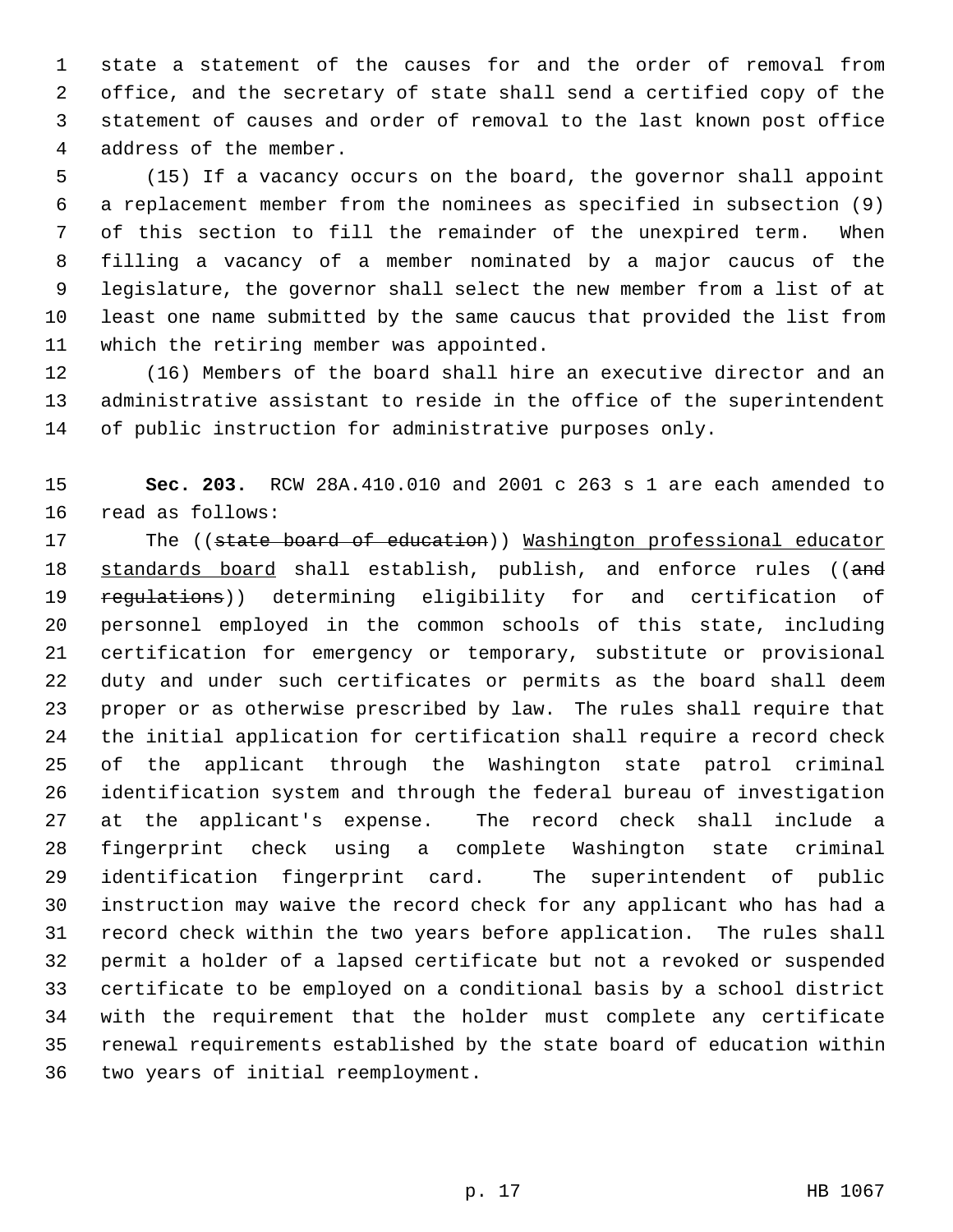In establishing rules pertaining to the qualifications of 2 instructors of American sign language the ((state)) board shall consult with the national association of the deaf, "sign instructors guidance network" (s.i.g.n.), and the Washington state association of the deaf for evaluation and certification of sign language instructors.

 The superintendent of public instruction shall act as the 7 administrator of any such rules ((and regulations)) and have the power to issue any certificates or permits and revoke the same in accordance 9 with board rules ((and regulations)).

 **Sec. 204.** RCW 28A.410.040 and 1992 c 141 s 101 are each amended to read as follows:

12 The ((state board of education)) Washington professional educator 13 standards board shall adopt rules providing that, except as provided in this section, all individuals qualifying for an initial-level teaching certificate after August 31, 1992, shall possess a baccalaureate degree in the arts, sciences, and/or humanities and have fulfilled the 17 requirements for teacher certification pursuant to RCW ((28A.305.130) 18 (1) and (2))) 28A.410.210. However, candidates for grades preschool through eight certificates shall have fulfilled the requirements for a major as part of their baccalaureate degree. If the major is in early childhood education, elementary education, or special education, the candidate must have at least thirty quarter hours or twenty semester hours in one academic field.

 **Sec. 205.** RCW 28A.410.050 and 1992 c 141 s 102 are each amended to read as follows:

26 The ((state board of education)) Washington professional educator standards board shall develop and adopt rules establishing baccalaureate and masters degree equivalency standards for vocational instructors performing instructional duties and acquiring certification after August 31, 1992.

 **Sec. 206.** RCW 28A.410.060 and 1990 c 33 s 407 are each amended to read as follows:

 The fee for any certificate, or any renewal thereof, issued by the authority of the state of Washington, and authorizing the holder to teach or perform other professional duties in the public schools of the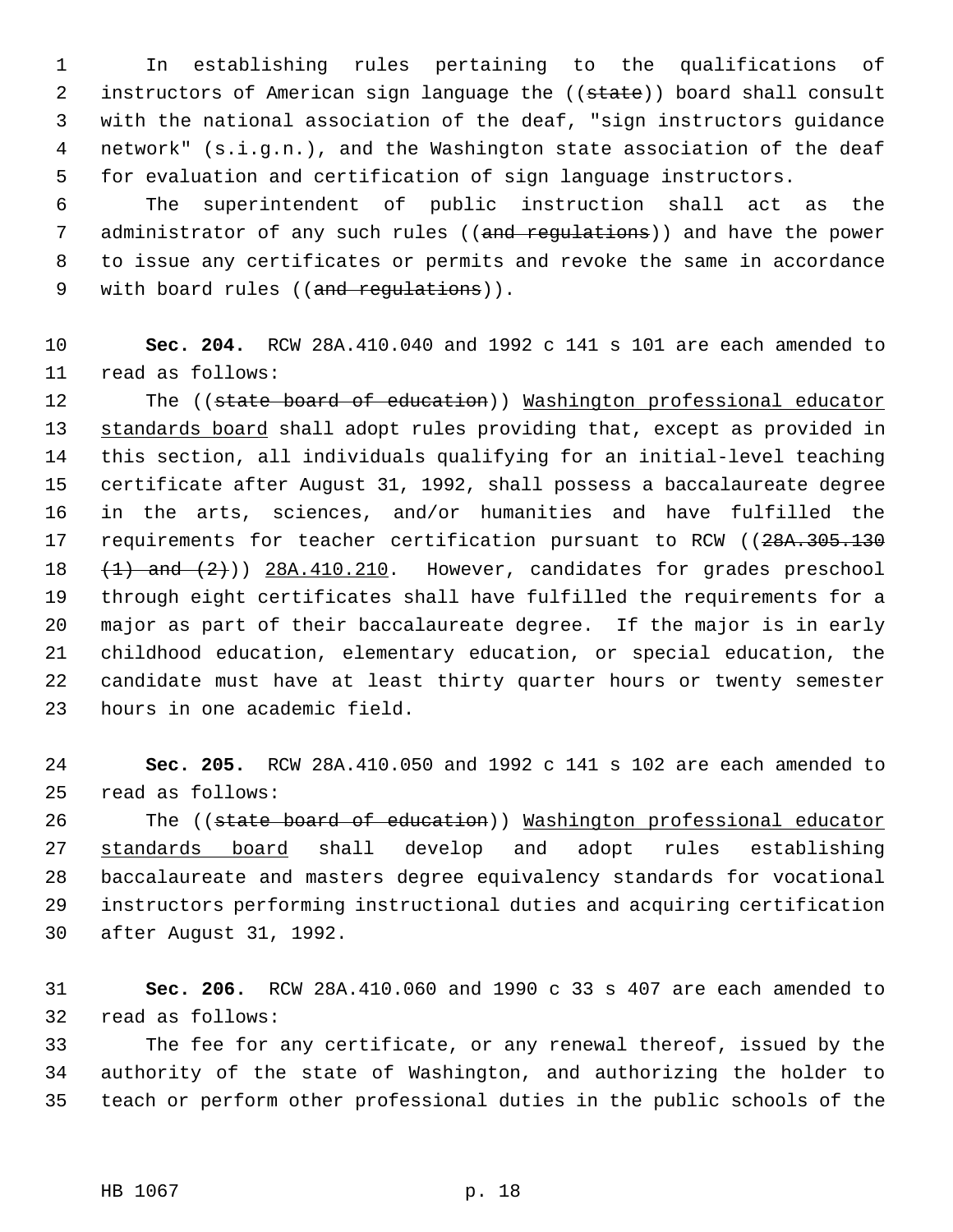state shall be not less than one dollar or such reasonable fee therefor 2 as the ((state board of education)) Washington professional educator 3 standards board by rule ((or regulation)) shall deem necessary therefor. The fee must accompany the application and cannot be refunded unless the application is withdrawn before it is finally considered. The educational service district superintendent, or other official authorized to receive such fee, shall within thirty days transmit the same to the treasurer of the county in which the office of the educational service district superintendent is located, to be by him or her placed to the credit of said school district or educational service district: PROVIDED, That if any school district collecting fees for the certification of professional staff does not hold a professional training institute separate from the educational service district then all such moneys shall be placed to the credit of the educational service district.

 Such fees shall be used solely for the purpose of precertification professional preparation, program evaluation, and professional in-18 service training programs in accord with rules ((and regulations)) of 19 the ((state board of education)) Washington professional educator standards board herein authorized.

 **Sec. 207.** RCW 28A.410.100 and 1992 c 159 s 6 are each amended to read as follows:

 Any teacher whose certificate to teach has been questioned under RCW 28A.410.090 shall have a right to be heard by the issuing authority before his or her certificate is revoked. Any teacher whose certificate to teach has been revoked shall have a right of appeal to 27 the ((state board of education)) Washington professional educator standards board if notice of appeal is given by written affidavit to the board within thirty days after the certificate is revoked.

30 An appeal to the ((state board of education)) Washington professional educator standards board within the time specified shall operate as a stay of revocation proceedings until the next regular or special meeting of said board and until the board's decision has been rendered.

 **Sec. 208.** RCW 28A.410.120 and 1990 c 33 s 411 are each amended to read as follows: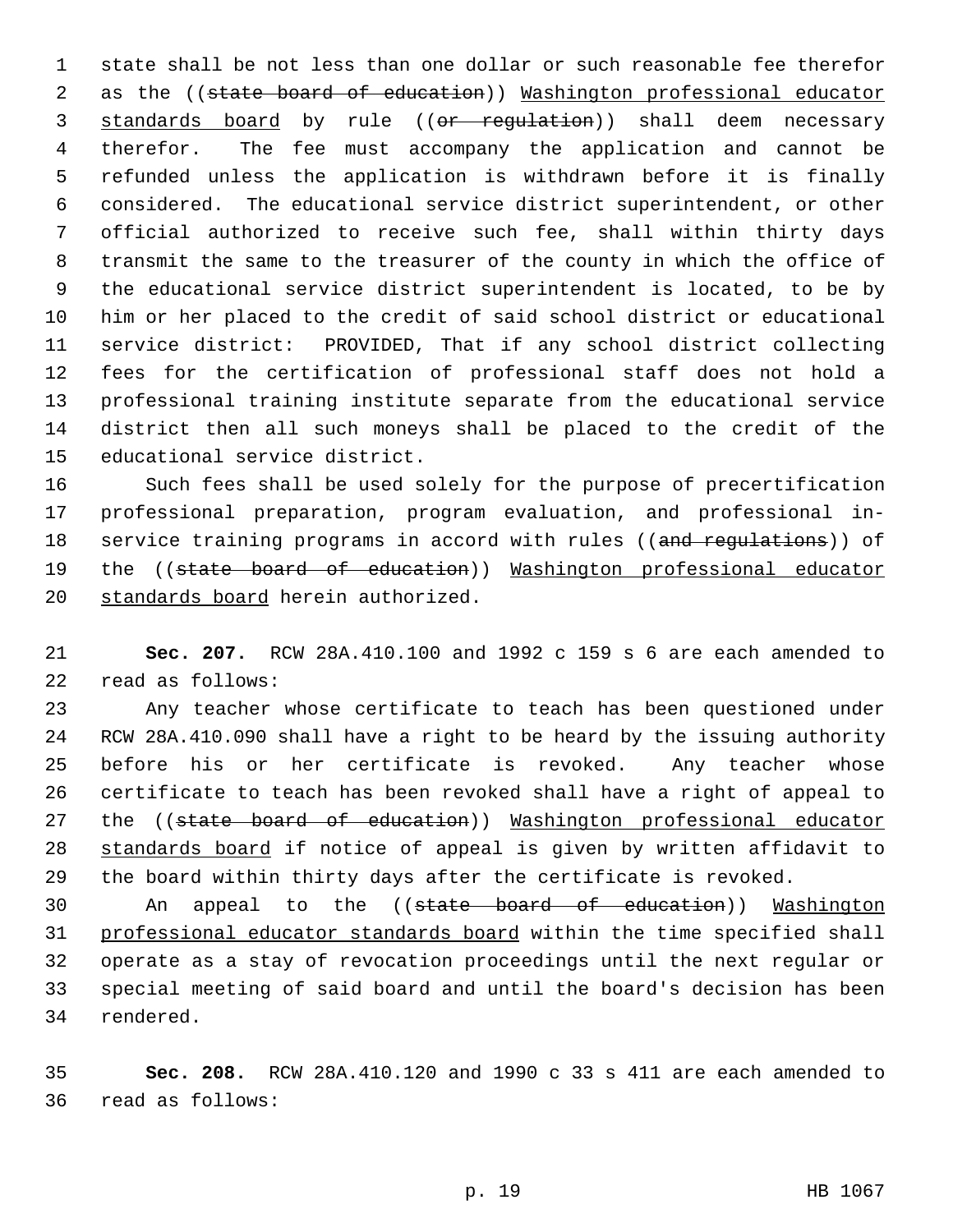1 Notwithstanding any other provision of this title, the ((state board of education)) Washington professional educator standards board or superintendent of public instruction shall not require any professional certification or other qualifications of any person elected superintendent of a local school district by that district's board of directors, or any person hired in any manner to fill a position designated as, or which is, in fact, deputy superintendent, or assistant superintendent.

 **Sec. 209.** RCW 28A.415.023 and 1997 c 90 s 1 are each amended to read as follows:

 (1) Credits earned by certificated instructional staff after September 1, 1995, shall be eligible for application to the salary schedule developed by the legislative evaluation and accountability program committee only if the course content:

 (a) Is consistent with a school-based plan for mastery of student learning goals as referenced in RCW ((28A.320.205)) 28A.655.110, the annual school performance report, for the school in which the individual is assigned;

 (b) Pertains to the individual's current assignment or expected 20 assignment for the subsequent school year;

 (c) Is necessary to obtain an endorsement as prescribed by the 22 ((state board of education)) Washington professional educator standards board;

 (d) Is specifically required to obtain advanced levels of certification; or

 (e) Is included in a college or university degree program that pertains to the individual's current assignment, or potential future assignment, as a certified instructional staff.

 (2) For the purpose of this section, "credits" mean college quarter hour credits and equivalent credits for approved in-service, approved continuing education, or approved internship hours computed in accordance with RCW 28A.415.020.

 (3) The superintendent of public instruction shall adopt rules and standards consistent with the limits established by this section for certificated instructional staff.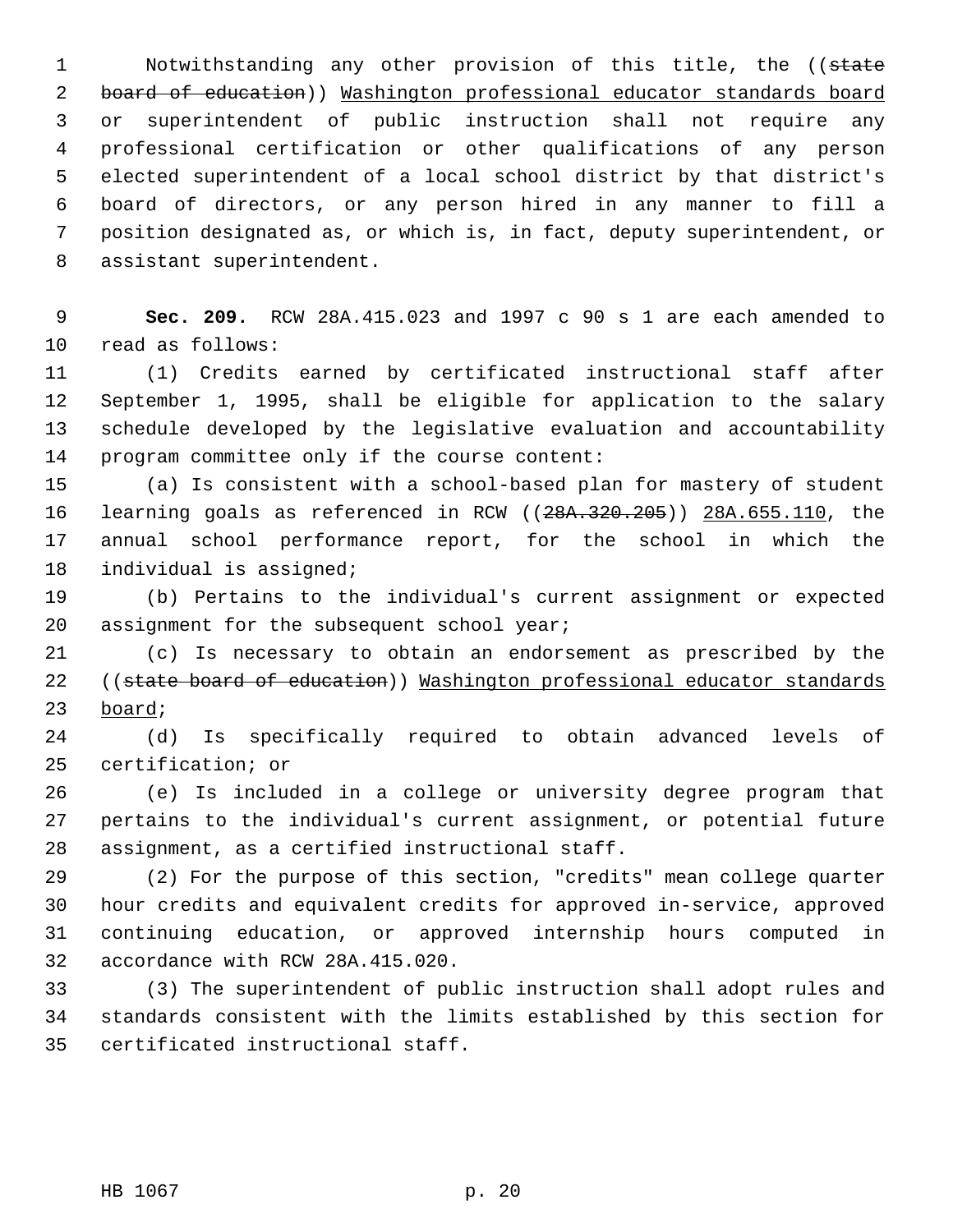**Sec. 210.** RCW 28A.415.060 and 1991 c 155 s 1 are each amended to read as follows:

 The ((state board of education)) Washington professional educator standards board rules for continuing education shall provide that educational staff associates may use credits or clock hours that satisfy the continuing education requirements for their state professional licensure, if any, to fulfill the continuing education 8 requirements established by the ((state board of education)) Washington 9 professional educator standards board.

 **Sec. 211.** RCW 28A.415.205 and 1991 c 238 s 75 are each amended to read as follows:

 (1) The Washington state minority teacher recruitment program is 13 established. The program shall be administered by the ((state board of 14 education)) Washington professional educator standards board. The 15 ((state board of education)) Washington professional educator standards 16 board shall consult with the higher education coordinating board, representatives of institutions of higher education, education organizations having an interest in teacher recruitment issues, the superintendent of public instruction, the state board for community and technical colleges, the department of employment security, and the work force training and education coordinating board. The program shall be designed to recruit future teachers from students in the targeted groups who are in the ninth through twelfth grades and from adults in the targeted groups who have entered other occupations.

(2) The program shall include the following:

 (a) Encouraging students in targeted groups in grades nine through twelve to acquire the academic and related skills necessary to prepare for the study of teaching at an institution of higher education;

 (b) Promoting teaching career opportunities to develop an awareness of opportunities in the education profession;

 (c) Providing opportunities for students to experience the application of regular high school course work to activities related to a teaching career; and

 (d) Providing for increased cooperation among institutions of higher education including community colleges, the superintendent of public instruction, the ((state board of education)) Washington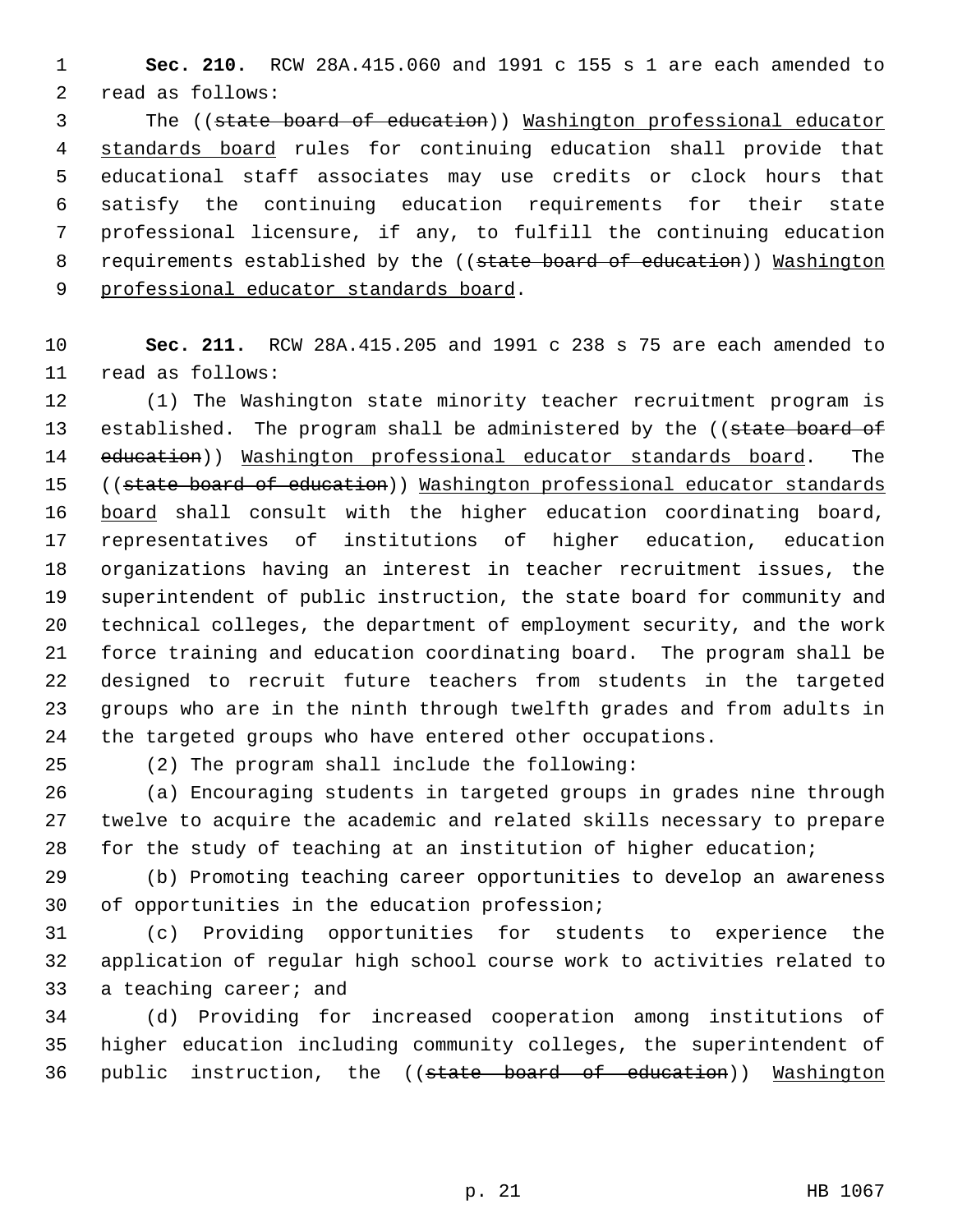1 professional educator standards board, and local school districts in working toward the goals of the program.

 **Sec. 212.** RCW 28A.150.060 and 1990 c 33 s 102 are each amended to read as follows:

 The term "certificated employee" as used in RCW 28A.195.010, 28A.150.060, 28A.150.260, 28A.405.100, 28A.405.210, 28A.405.240, 28A.405.250, 28A.405.300 through 28A.405.380, and chapter 41.59 RCW, shall include those persons who hold certificates as authorized by rule 9 ((or regulation)) of the ((state board of education)) Washington 10 professional educator standards board or the superintendent of public instruction.

 **Sec. 213.** RCW 28A.170.080 and 1990 c 33 s 157 are each amended to read as follows:

 (1) Grants provided under RCW 28A.170.090 may be used solely for services provided by a substance abuse intervention specialist or for dedicated staff time for counseling and intervention services provided by any school district certificated employee who has been trained by and has access to consultation with a substance abuse intervention specialist. Services shall be directed at assisting students in kindergarten through twelfth grade in overcoming problems of drug and alcohol abuse, and in preventing abuse and addiction to such substances, including nicotine. The grants shall require local matching funds so that the grant amounts support a maximum of eighty percent of the costs of the services funded. The services of a substance abuse intervention specialist may be obtained by means of a contract with a state or community services agency or a drug treatment center. Services provided by a substance abuse intervention specialist may include:

 (a) Individual and family counseling, including preventive counseling;

- (b) Assessment and referral for treatment;
- (c) Referral to peer support groups;
- (d) Aftercare;
- (e) Development and supervision of student mentor programs;
- (f) Staff training, including training in the identification of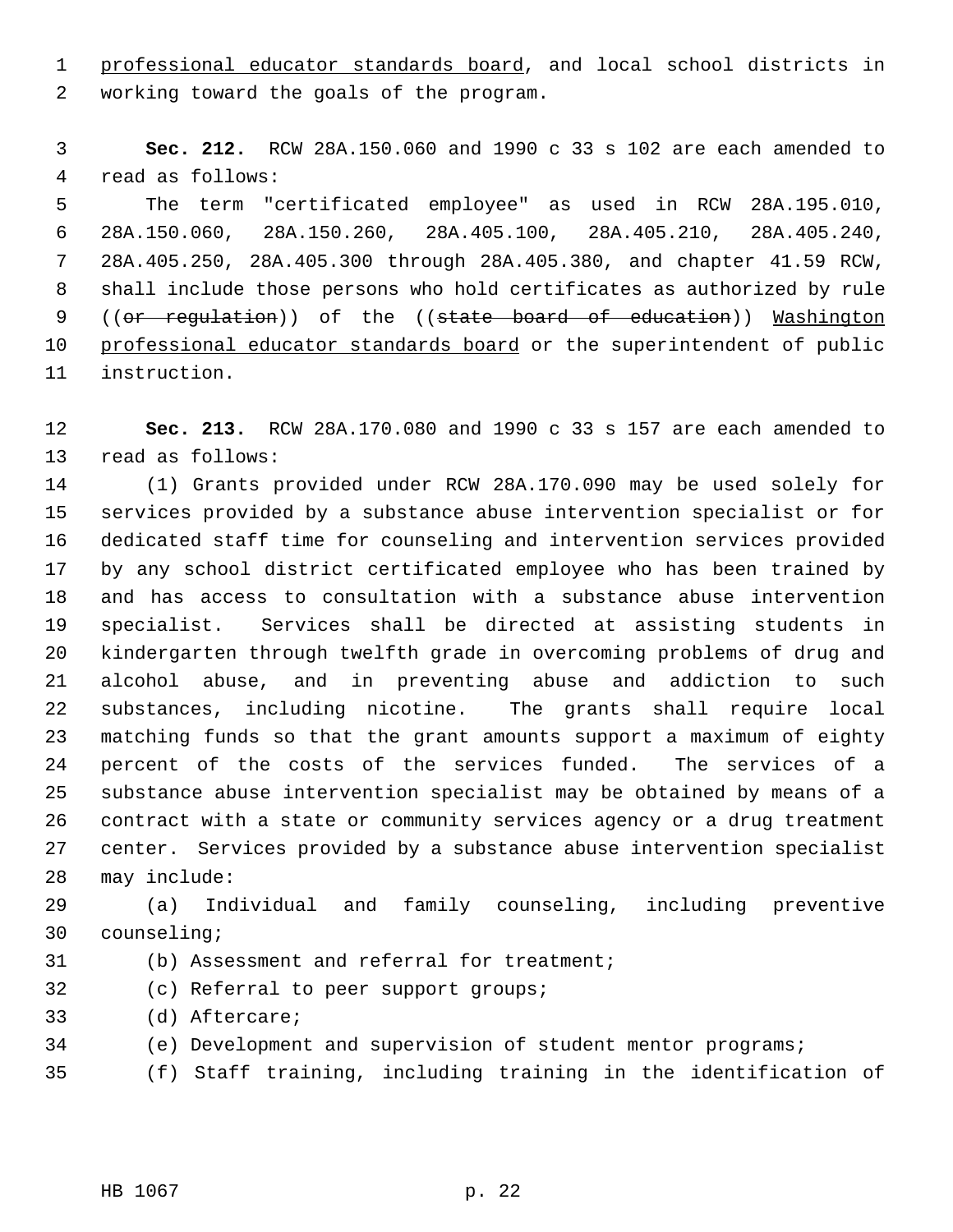high-risk children and effective interaction with those children in the classroom; and

 (g) Development and coordination of school drug and alcohol core teams, involving staff, students, parents, and community members.

 (2) For the purposes of this section, "substance abuse intervention specialist" means any one of the following, except that diagnosis and assessment, counseling and aftercare specifically identified with treatment of chemical dependency shall be performed only by personnel who meet the same qualifications as are required of a qualified chemical dependency counselor employed by an alcoholism or drug treatment program approved by the department of social and health services.

 (a) An educational staff associate employed by a school district or educational service district who holds certification as a school counselor, school psychologist, school nurse, or school social worker 16 under ((state board of education)) Washington professional educator 17 standards board rules adopted pursuant to RCW ((28A.305.130)) 28A.410.210;

 (b) An individual who meets the definition of a qualified drug or alcohol counselor established by the bureau of alcohol and substance abuse;

 (c) A counselor, social worker, or other qualified professional employed by the department of social and health services;

(d) A psychologist licensed under chapter 18.83 RCW; or

 (e) A children's mental health specialist as defined in RCW 71.34.020.

 **Sec. 214.** RCW 28A.205.010 and 1999 c 348 s 2 are each amended to read as follows:

 (1) As used in this chapter, unless the context thereof shall clearly indicate to the contrary:

 "Education center" means any private school operated on a profit or nonprofit basis which does the following:

 (a) Is devoted to the teaching of basic academic skills, including specific attention to improvement of student motivation for achieving, and employment orientation.

 (b) Operates on a clinical, client centered basis. This shall include, but not be limited to, performing diagnosis of individual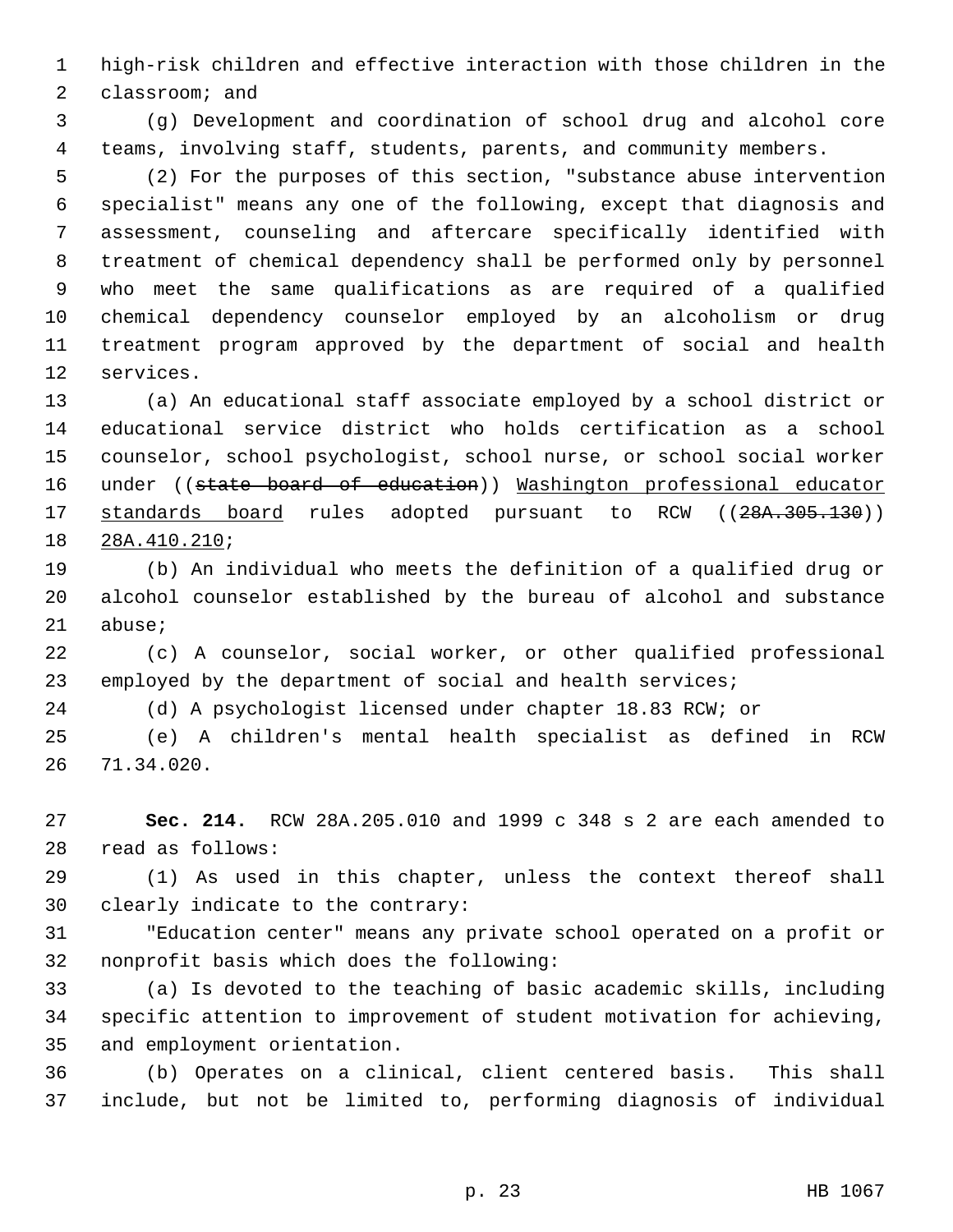educational abilities, determination and setting of individual goals, prescribing and providing individual courses of instruction therefor, and evaluation of each individual client's progress in his or her educational program.

 (c) Conducts courses of instruction by professionally trained personnel certificated by the ((state board of education)) Washington professional educator standards board according to rules adopted for the purposes of this chapter and providing, for certification purposes, that a year's teaching experience in an education center shall be deemed equal to a year's teaching experience in a common or private school.

 (2) For purposes of this chapter, basic academic skills shall include the study of mathematics, speech, language, reading and composition, science, history, literature and political science or civics; it shall not include courses of a vocational training nature and shall not include courses deemed nonessential to the accrediting of the common schools or the approval of private schools under RCW 28A.305.130.

 (3) The state board of education shall certify an education center only upon application and (a) determination that such school comes within the definition thereof as set forth in subsection (1) of this section and (b) demonstration on the basis of actual educational performance of such applicants' students which shows after consideration of their students' backgrounds, educational gains that are a direct result of the applicants' educational program. Such certification may be withdrawn if the board finds that a center fails to provide adequate instruction in basic academic skills. No education center certified by the state board of education pursuant to this section shall be deemed a common school under RCW 28A.150.020 or a private school for the purposes of RCW 28A.195.010 through 28A.195.050.

 **Sec. 215.** RCW 28A.205.050 and 1995 c 335 s 201 are each amended to read as follows:

 In accordance with chapter 34.05 RCW, the administrative procedure 34 act, the ((state board of education)) Washington professional educator standards board with respect to the matter of certification, and the superintendent of public instruction with respect to all other matters,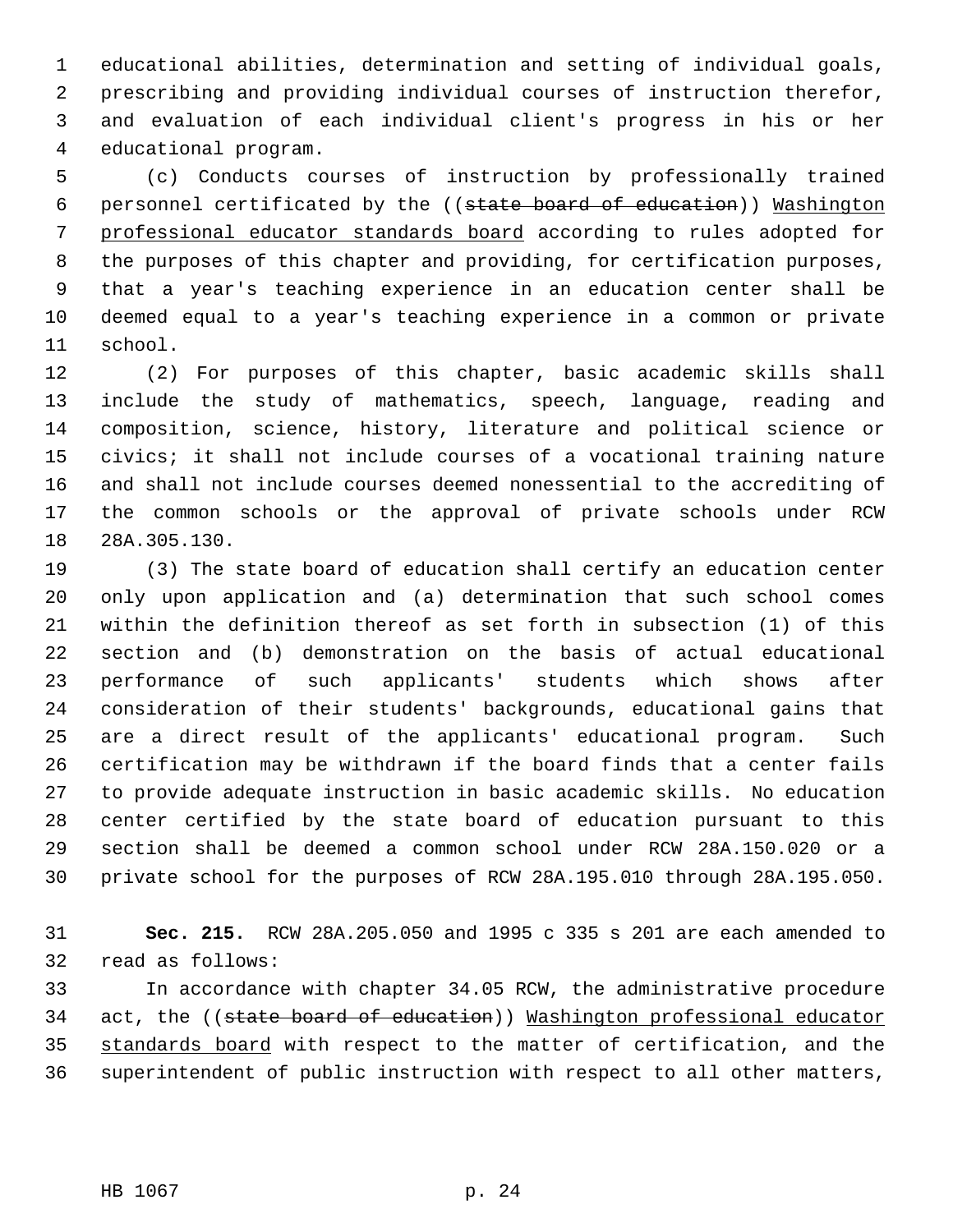shall have the power and duty to make the necessary rules to carry out the purpose and intent of this chapter.

 **Sec. 216.** RCW 28A.405.210 and 1996 c 201 s 1 are each amended to read as follows:

 No teacher, principal, supervisor, superintendent, or other certificated employee, holding a position as such with a school district, hereinafter referred to as "employee", shall be employed except by written order of a majority of the directors of the district at a regular or special meeting thereof, nor unless he or she is the holder of an effective teacher's certificate or other certificate 11 required by law or the ((state board of education)) Washington 12 professional educator standards board for the position for which the employee is employed.

 The board shall make with each employee employed by it a written contract, which shall be in conformity with the laws of this state, and except as otherwise provided by law, limited to a term of not more than one year. Every such contract shall be made in duplicate, one copy to be retained by the school district superintendent or secretary and one copy to be delivered to the employee. No contract shall be offered by any board for the employment of any employee who has previously signed an employment contract for that same term in another school district of the state of Washington unless such employee shall have been released from his or her obligations under such previous contract by the board of directors of the school district to which he or she was obligated. Any contract signed in violation of this provision shall be void.

 In the event it is determined that there is probable cause or causes that the employment contract of an employee should not be renewed by the district for the next ensuing term such employee shall be notified in writing on or before May 15th preceding the commencement of such term of that determination, or if the omnibus appropriations act has not passed the legislature by May 15th, then notification shall be no later than June 1st, which notification shall specify the cause or causes for nonrenewal of contract. Such determination of probable cause for certificated employees, other than the superintendent, shall be made by the superintendent. Such notice shall be served upon the employee personally, or by certified or registered mail, or by leaving a copy of the notice at the house of his or her usual abode with some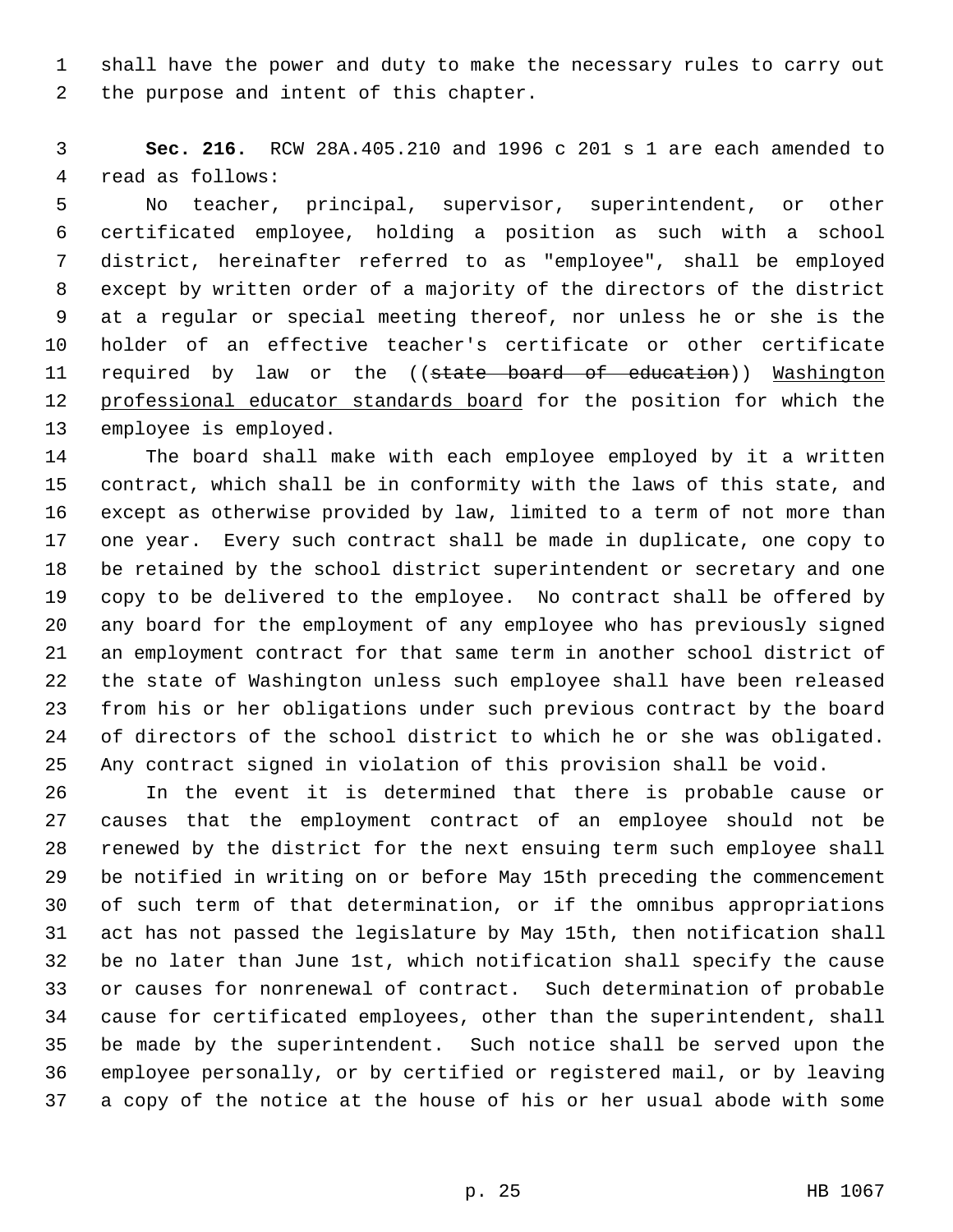person of suitable age and discretion then resident therein. Every such employee so notified, at his or her request made in writing and filed with the president, chair or secretary of the board of directors of the district within ten days after receiving such notice, shall be granted opportunity for hearing pursuant to RCW 28A.405.310 to determine whether there is sufficient cause or causes for nonrenewal of contract: PROVIDED, That any employee receiving notice of nonrenewal of contract due to an enrollment decline or loss of revenue may, in his or her request for a hearing, stipulate that initiation of the arrangements for a hearing officer as provided for by RCW 28A.405.310(4) shall occur within ten days following July 15 rather than the day that the employee submits the request for a hearing. If any such notification or opportunity for hearing is not timely given, the employee entitled thereto shall be conclusively presumed to have been reemployed by the district for the next ensuing term upon contractual terms identical with those which would have prevailed if his or her employment had actually been renewed by the board of directors for such ensuing term.

 This section shall not be applicable to "provisional employees" as so designated in RCW 28A.405.220; transfer to a subordinate certificated position as that procedure is set forth in RCW 28A.405.230 shall not be construed as a nonrenewal of contract for the purposes of this section.

 **Sec. 217.** RCW 28B.10.140 and 2004 c 60 s 1 are each amended to read as follows:

 The University of Washington, Washington State University, Central Washington University, Eastern Washington University, Western Washington University, and The Evergreen State College are each authorized to train teachers and other personnel for whom teaching 30 certificates or special credentials prescribed by the ((state board of education)) Washington professional educator standards board are required, for any grade, level, department, or position of the public schools of the state.

 **Sec. 218.** RCW 18.118.010 and 1990 c 33 s 553 are each amended to read as follows:

(1) The purpose of this chapter is to establish guidelines for the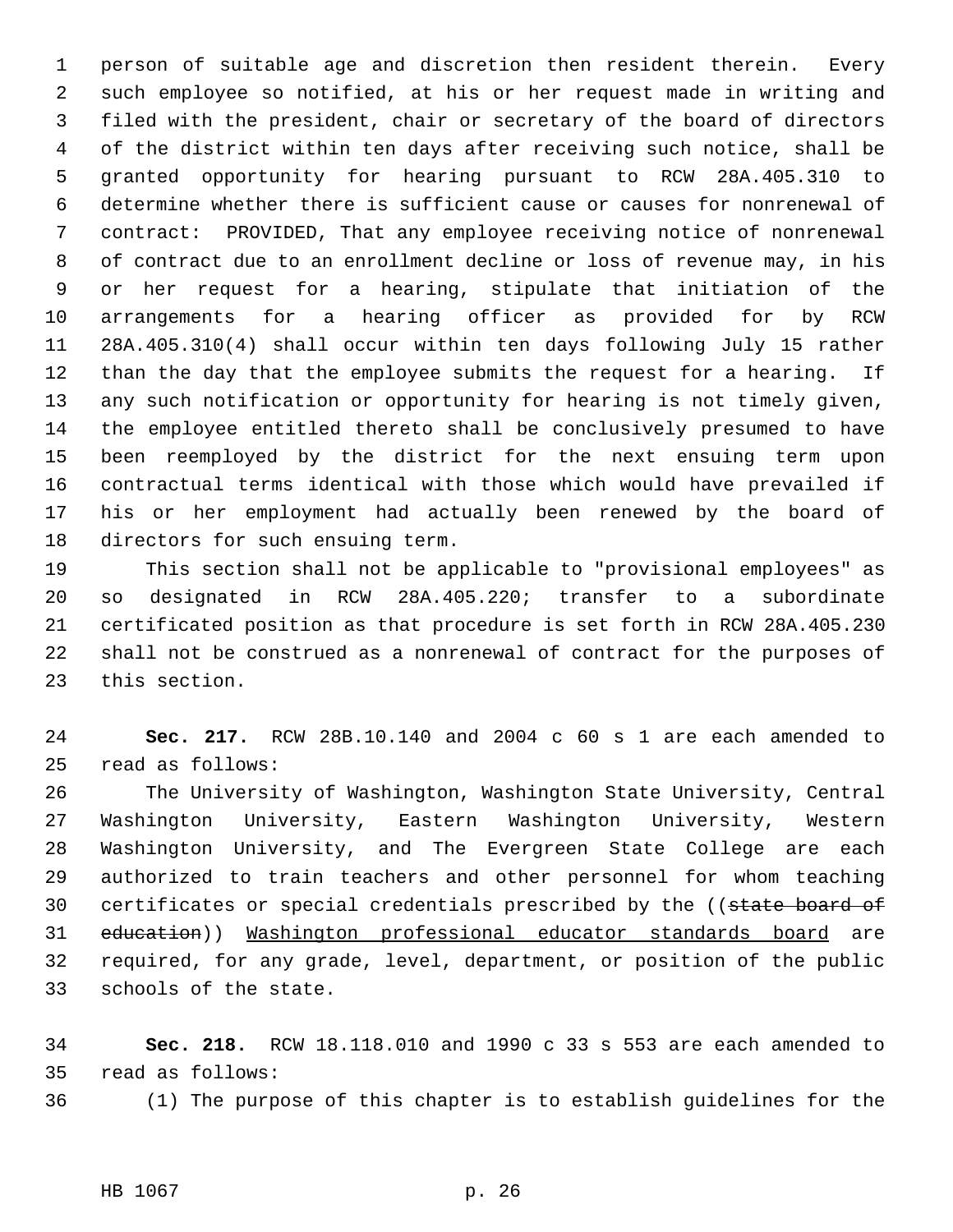regulation of the real estate profession and other business professions which may seek legislation to substantially increase their scope of practice or the level of regulation of the profession, and for the regulation of business professions not licensed or regulated on July 26, 1987: PROVIDED, That the provisions of this chapter are not intended and shall not be construed to: (a) Apply to any regulatory entity created prior to July 26, 1987, except as provided in this chapter; (b) affect the powers and responsibilities of the 9 superintendent of public instruction or ((state board of education)) Washington professional educator standards board under RCW 11 ((28A.305.130)) 28A.410.210 and 28A.410.010; (c) apply to or interfere in any way with the practice of religion or to any kind of treatment by prayer; (d) apply to any remedial or technical amendments to any statutes which licensed or regulated activity before July 26, 1987; and (e) apply to proposals relating solely to continuing education. The legislature believes that all individuals should be permitted to enter into a business profession unless there is an overwhelming need for the state to protect the interests of the public by restricting entry into the profession. Where such a need is identified, the regulation adopted by the state should be set at the least restrictive level consistent with the public interest to be protected.

 (2) It is the intent of this chapter that no regulation shall be imposed upon any business profession except for the exclusive purpose of protecting the public interest. All bills introduced in the legislature to regulate a business profession for the first time should be reviewed according to the following criteria. A business profession should be regulated by the state only when:

 (a) Unregulated practice can clearly harm or endanger the health, safety, or welfare of the public, and the potential for the harm is 30 easily recognizable and not remote or dependent upon tenuous argument;

 (b) The public needs and can reasonably be expected to benefit from an assurance of initial and continuing professional ability; and

 (c) The public cannot be effectively protected by other means in a more cost-beneficial manner.

 (3) After evaluating the criteria in subsection (2) of this section and considering governmental and societal costs and benefits, if the legislature finds that it is necessary to regulate a business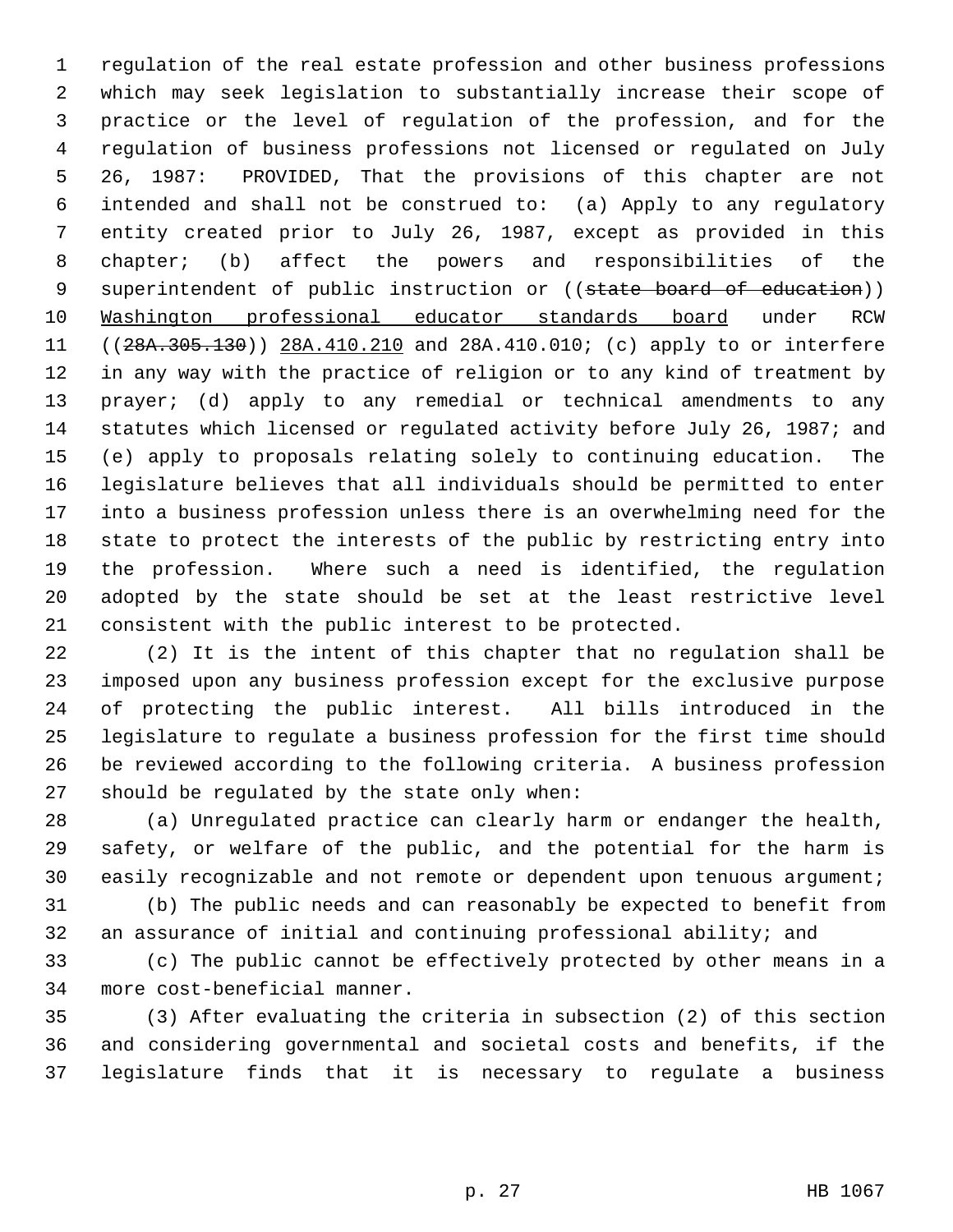profession not previously regulated by law, the least restrictive alternative method of regulation should be implemented, consistent with the public interest and this section:

 (a) Where existing common law and statutory civil actions and criminal prohibitions are not sufficient to eradicate existing harm, the regulation should provide for stricter civil actions and criminal prosecutions;

 (b) Where a service is being performed for individuals involving a hazard to the public health, safety, or welfare, the regulation should impose inspection requirements and enable an appropriate state agency to enforce violations by injunctive relief in court, including, but not limited to, regulation of the business activity providing the service 13 rather than the employees of the business;

 (c) Where the threat to the public health, safety, or economic well-being is relatively small as a result of the operation of the business profession, the regulation should implement a system of registration;

 (d) Where the consumer may have a substantial basis for relying on the services of a practitioner, the regulation should implement a system of certification; or

 (e) Where apparent that adequate regulation cannot be achieved by means other than licensing, the regulation should implement a system of licensing.

 **Sec. 219.** RCW 18.120.010 and 1990 c 33 s 554 are each amended to read as follows:

 (1) The purpose of this chapter is to establish guidelines for the regulation of health professions not licensed or regulated prior to July 24, 1983, and those licensed or regulated health professions which seek to substantially increase their scope of practice: PROVIDED, That the provisions of this chapter are not intended and shall not be construed to: (a) Apply to any regulatory entity created prior to July 24, 1983, except as provided in this chapter; (b) affect the powers and 33 responsibilities of the superintendent of public instruction or ((state board of education)) Washington professional educator standards board under RCW ((28A.305.130)) 28A.410.210 and 28A.410.010; (c) apply to or interfere in any way with the practice of religion or to any kind of treatment by prayer; and (d) apply to any remedial or technical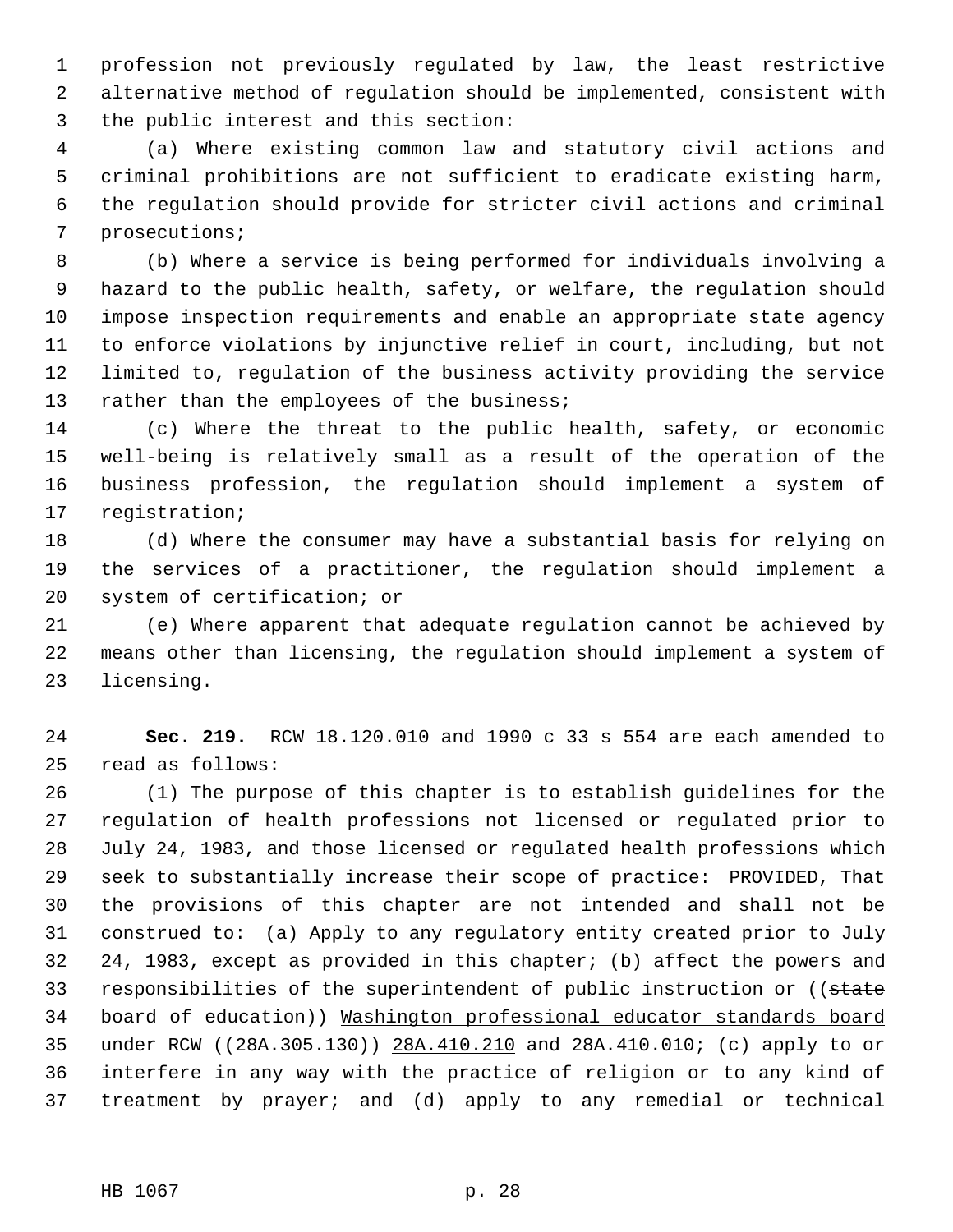amendments to any statutes which licensed or regulated activity before July 24, 1983. The legislature believes that all individuals should be permitted to enter into a health profession unless there is an overwhelming need for the state to protect the interests of the public by restricting entry into the profession. Where such a need is identified, the regulation adopted by the state should be set at the least restrictive level consistent with the public interest to be protected.

 (2) It is the intent of this chapter that no regulation shall, after July 24, 1983, be imposed upon any health profession except for the exclusive purpose of protecting the public interest. All bills introduced in the legislature to regulate a health profession for the first time should be reviewed according to the following criteria. A health profession should be regulated by the state only when:

 (a) Unregulated practice can clearly harm or endanger the health, safety, or welfare of the public, and the potential for the harm is 17 easily recognizable and not remote or dependent upon tenuous argument;

 (b) The public needs and can reasonably be expected to benefit from an assurance of initial and continuing professional ability; and

 (c) The public cannot be effectively protected by other means in a more cost-beneficial manner.

 (3) After evaluating the criteria in subsection (2) of this section and considering governmental and societal costs and benefits, if the legislature finds that it is necessary to regulate a health profession not previously regulated by law, the least restrictive alternative method of regulation should be implemented, consistent with the public interest and this section:

 (a) Where existing common law and statutory civil actions and criminal prohibitions are not sufficient to eradicate existing harm, the regulation should provide for stricter civil actions and criminal prosecutions;

 (b) Where a service is being performed for individuals involving a hazard to the public health, safety, or welfare, the regulation should impose inspection requirements and enable an appropriate state agency to enforce violations by injunctive relief in court, including, but not limited to, regulation of the business activity providing the service 37 rather than the employees of the business;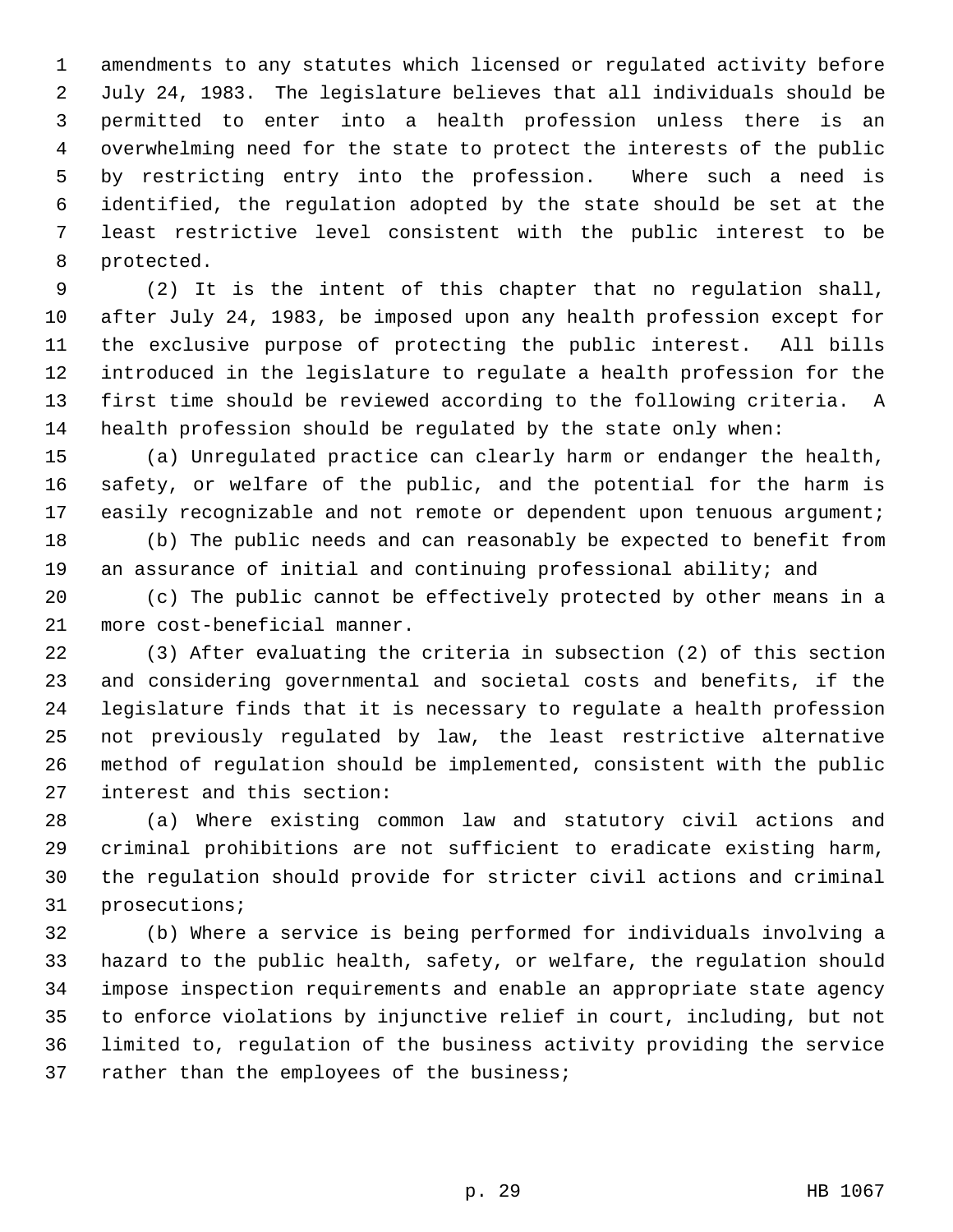(c) Where the threat to the public health, safety, or economic well-being is relatively small as a result of the operation of the health profession, the regulation should implement a system of registration;

 (d) Where the consumer may have a substantial basis for relying on the services of a practitioner, the regulation should implement a system of certification; or

 (e) Where apparent that adequate regulation cannot be achieved by means other than licensing, the regulation should implement a system of licensing.

## **PART 3 TRANSFER OF POWERS AND DUTIES**

 NEW SECTION. **Sec. 301.** (1) The state board of education as constituted prior to the effective date of this act is hereby abolished and its powers, duties, and functions are hereby transferred to the state board of education as specified in this act. All references to the director or the state board of education as constituted prior to the effective date of this act in the Revised Code of Washington shall be construed to mean the director or the state board of education as specified in this act.

 (2)(a) All reports, documents, surveys, books, records, files, papers, or written material in the possession of the state board of education as constituted prior to the effective date of this act shall be delivered to the custody of the state board of education as specified in this act. All cabinets, furniture, office equipment, motor vehicles, and other tangible property employed by the state board of education as constituted prior to the effective date of this act shall be made available to the state board of education as specified in this act. All funds, credits, or other assets held by the state board of education as constituted prior to the effective date of this act shall be assigned to the state board of education as specified in this act.

 (b) Any appropriations made to the state board of education as constituted prior to the effective date of this act shall, on the effective date of this section, be transferred and credited to the state board of education as specified in this act.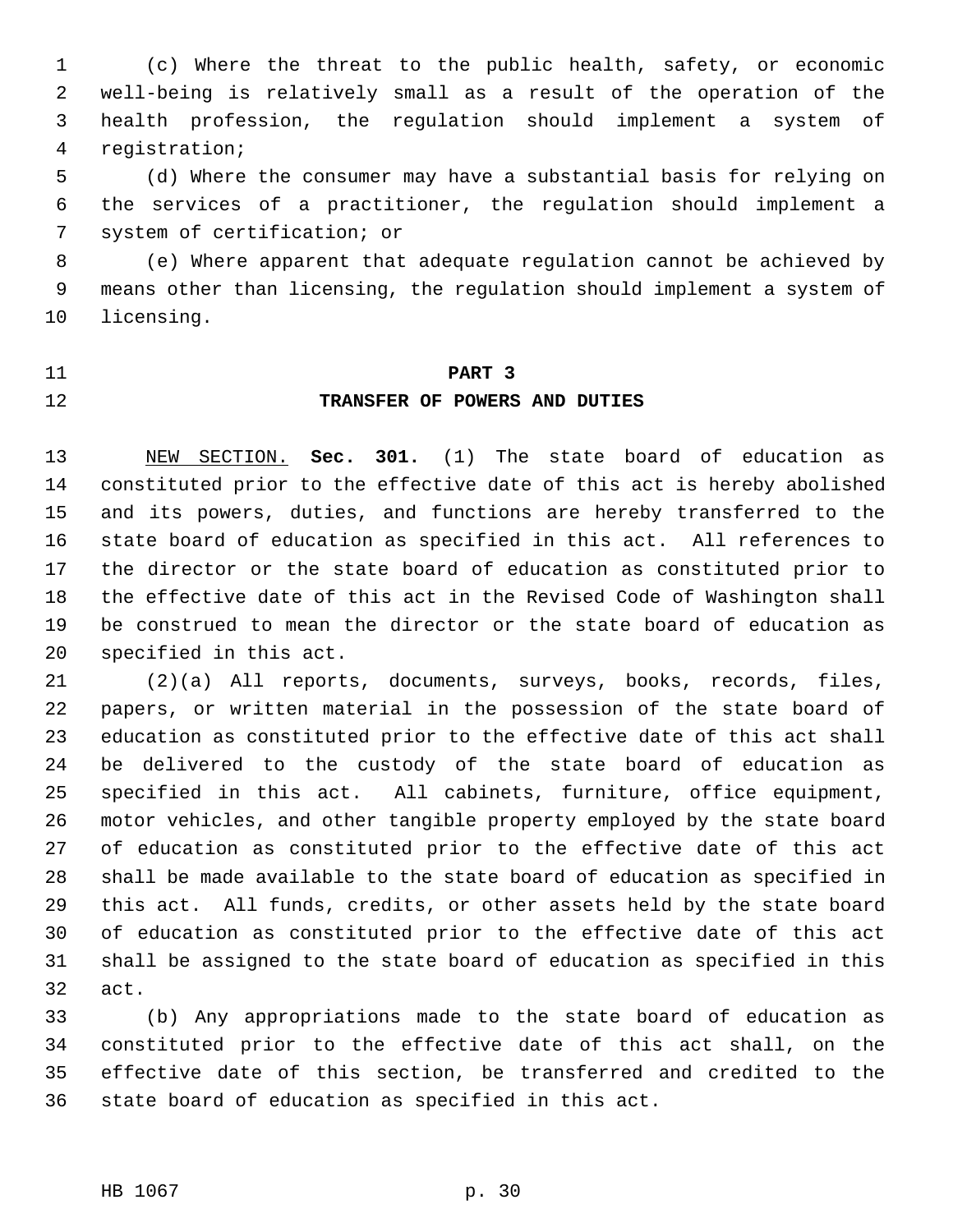(c) If any question arises as to the transfer of any personnel, funds, books, documents, records, papers, files, equipment, or other tangible property used or held in the exercise of the powers and the performance of the duties and functions transferred, the director of financial management shall make a determination as to the proper allocation and certify the same to the state agencies concerned.

 (3) All employees of the state board of education as constituted prior to the effective date of this act are transferred to the jurisdiction of the state board of education as specified in this act. All employees classified under chapter 41.06 RCW, the state civil service law, are assigned to the state board of education as specified in this act to perform their usual duties upon the same terms as formerly, without any loss of rights, subject to any action that may be appropriate thereafter in accordance with the laws and rules governing state civil service.

 (4) All rules and all pending business before the state board of education as constituted prior to the effective date of this act shall be continued and acted upon by the state board of education as specified in this act. All existing contracts and obligations shall remain in full force and shall be performed by the state board of education as specified in this act.

 (5) The transfer of the powers, duties, functions, and personnel of the state board of education as constituted prior to the effective date of this act shall not affect the validity of any act performed before the effective date of this section.

 (6) If apportionments of budgeted funds are required because of the transfers directed by this section, the director of financial management shall certify the apportionments to the agencies affected, the state auditor, and the state treasurer. Each of these shall make the appropriate transfer and adjustments in funds and appropriation accounts and equipment records in accordance with the certification.

 (7) Nothing contained in this section may be construed to alter any existing collective bargaining unit or the provisions of any existing collective bargaining agreement until the agreement has expired or until the bargaining unit has been modified by action of the personnel resources board as provided by law.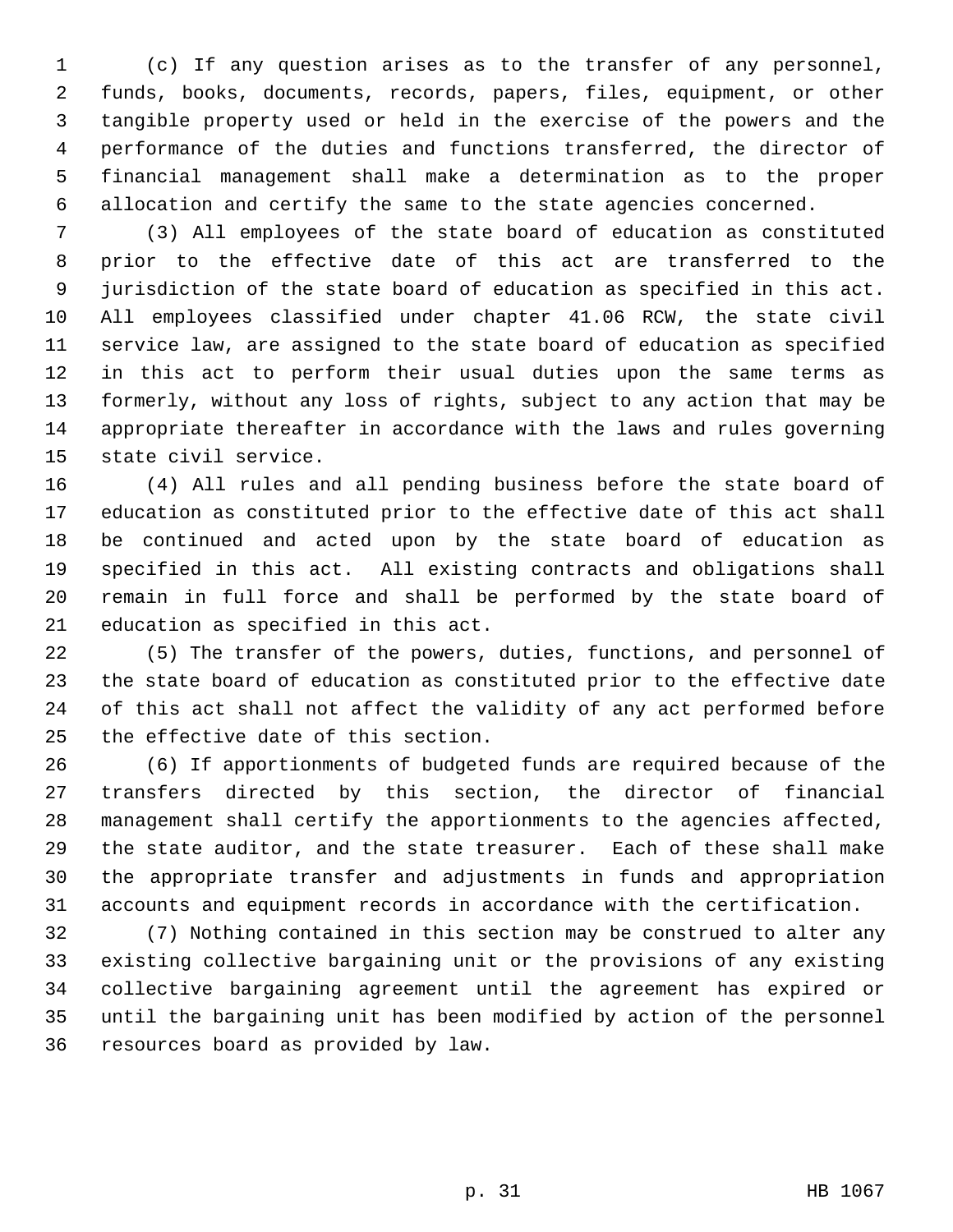NEW SECTION. **Sec. 302.** (1) The academic achievement and accountability commission is hereby abolished and its powers, duties, and functions are hereby transferred to the state board of education. All references to the director or the academic achievement and accountability commission in the Revised Code of Washington shall be construed to mean the director or the state board of education.

 (2)(a) All reports, documents, surveys, books, records, files, papers, or written material in the possession of the academic achievement and accountability commission shall be delivered to the custody of the state board of education. All cabinets, furniture, office equipment, motor vehicles, and other tangible property employed by the academic achievement and accountability commission shall be made available to the state board of education. All funds, credits, or other assets held by the academic achievement and accountability commission shall be assigned to the state board of education.

 (b) Any appropriations made to the academic achievement and accountability commission shall, on the effective date of this section, be transferred and credited to the state board of education.

 (c) If any question arises as to the transfer of any personnel, funds, books, documents, records, papers, files, equipment, or other tangible property used or held in the exercise of the powers and the performance of the duties and functions transferred, the director of financial management shall make a determination as to the proper allocation and certify the same to the state agencies concerned.

 (3) All employees of the academic achievement and accountability commission are transferred to the jurisdiction of the state board of education. All employees classified under chapter 41.06 RCW, the state civil service law, are assigned to the state board of education to perform their usual duties upon the same terms as formerly, without any loss of rights, subject to any action that may be appropriate thereafter in accordance with the laws and rules governing state civil service.

 (4) All rules and all pending business before the academic achievement and accountability commission shall be continued and acted upon by the state board of education. All existing contracts and obligations shall remain in full force and shall be performed by the state board of education.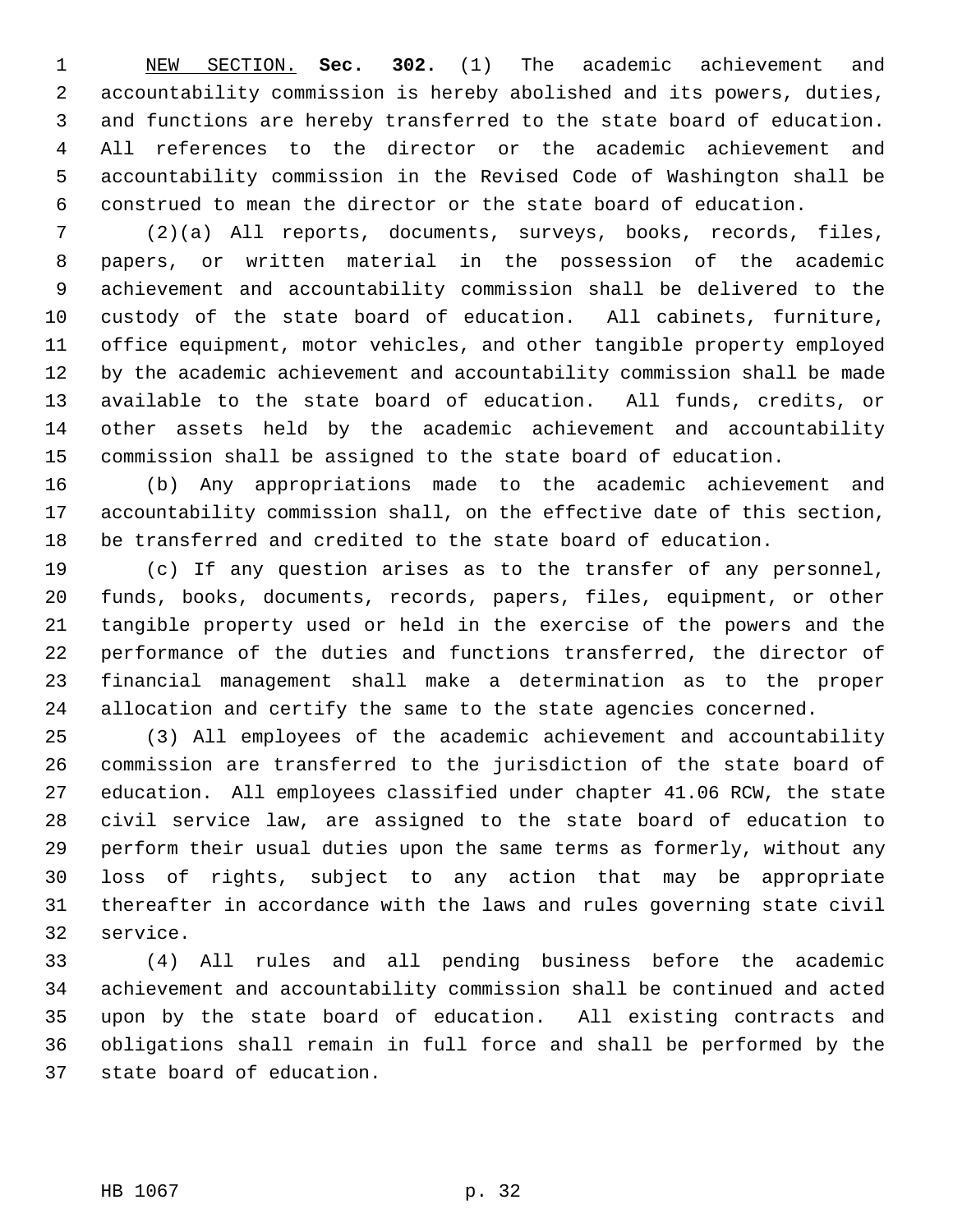(5) The transfer of the powers, duties, functions, and personnel of the academic achievement and accountability commission shall not affect the validity of any act performed before the effective date of this section.

 (6) If apportionments of budgeted funds are required because of the transfers directed by this section, the director of financial management shall certify the apportionments to the agencies affected, the state auditor, and the state treasurer. Each of these shall make the appropriate transfer and adjustments in funds and appropriation accounts and equipment records in accordance with the certification.

 (7) Nothing contained in this section may be construed to alter any existing collective bargaining unit or the provisions of any existing collective bargaining agreement until the agreement has expired or until the bargaining unit has been modified by action of the personnel resources board as provided by law.

### **PART 4**

#### **MISCELLANEOUS**

 NEW SECTION. **Sec. 401.** The following acts or parts of acts are each repealed:

 (1) RCW 28A.305.010 (Composition of board) and 1992 c 56 s 1, 1990 c 33 s 257, 1988 c 255 s 1, 1980 c 179 s 1, & 1969 ex.s. c 223 s 28A.04.010;

 (2) RCW 28A.305.020 (Call and notice of elections) and 1990 c 33 s 258, 1988 c 255 s 2, 1981 c 38 s 1, & 1969 ex.s. c 223 s 28A.04.020;

 (3) RCW 28A.305.030 (Elections in new congressional districts--Call and conduct of--Member terms--Transitional measures to reduce number of members from each district) and 1992 c 56 s 3, 1990 c 33 s 259, 1982 1st ex.s. c 7 s 1, & 1969 ex.s. c 223 s 28A.04.030;

 (4) RCW 28A.305.040 (Declarations of candidacy--Qualifications of candidates--Members restricted from service on local boards--Forfeiture of office) and 1990 c 33 s 260, 1982 1st ex.s. c 7 s 2, 1980 c 179 s 4, 1975 1st ex.s. c 275 s 49, 1971 c 48 s 1, & 1969 ex.s. c 223 s 28A.04.040;

 (5) RCW 28A.305.050 (Qualifications of voters--Ballots--Voting instructions--Candidates' biographical data) and 1990 c 33 s 261, 1988 c 255 s 3, 1981 c 38 s 2, & 1969 ex.s. c 223 s 28A.04.050;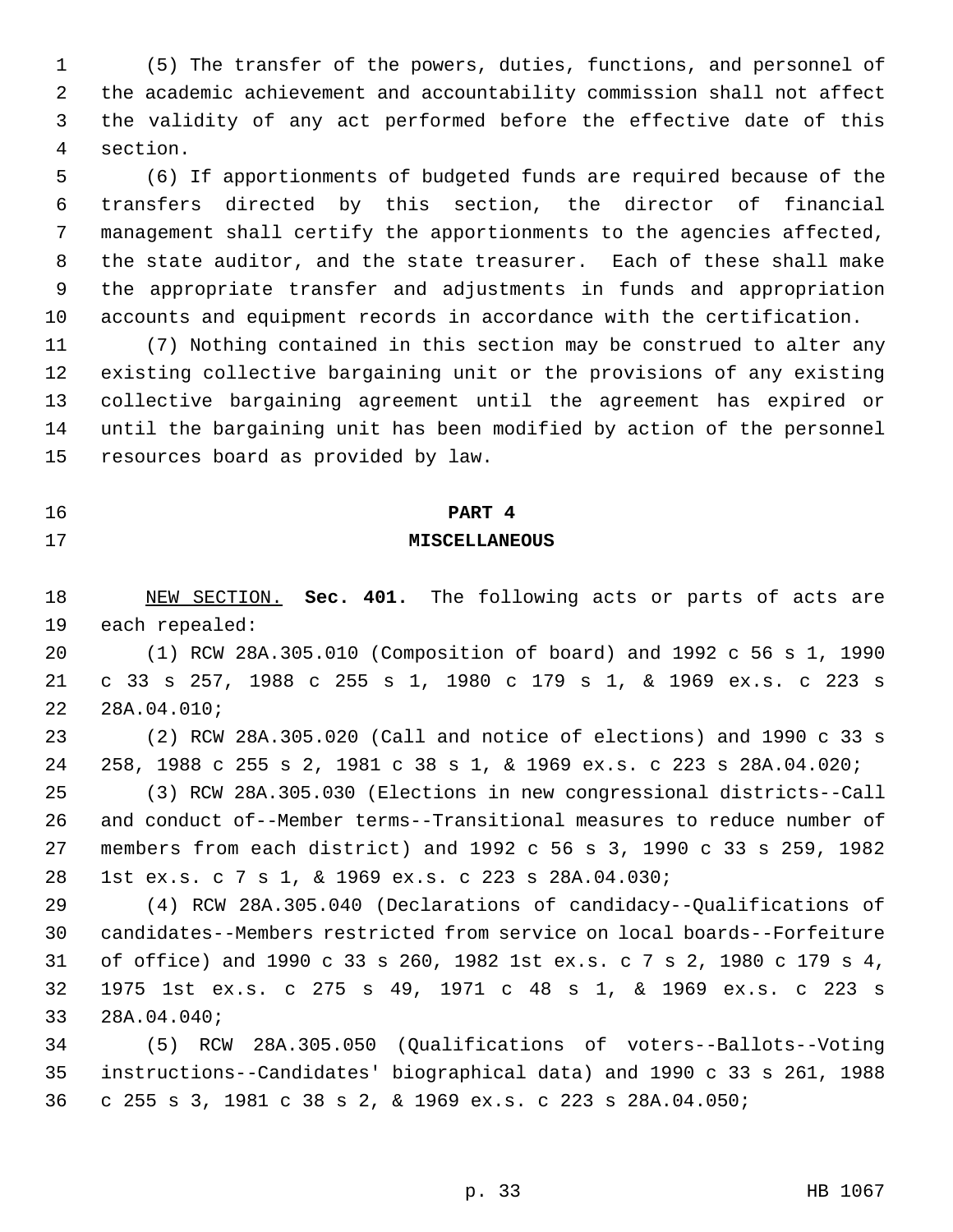(6) RCW 28A.305.060 (Election procedure--Certificate) and 1990 c 33 s 262, 1981 c 38 s 3, 1980 c 179 s 5, 1975 c 19 s 2, 1969 ex.s. c 283 s 25, & 1969 ex.s. c 223 s 28A.04.060;

 (7) RCW 28A.305.070 (Action to contest election--Grounds-- Procedure) and 1980 c 179 s 6 & 1975 c 19 s 1;

 (8) RCW 28A.305.080 (Terms of office) and 1992 c 56 s 2, 1990 c 33 s 263, & 1969 ex.s. c 223 s 28A.04.070;

 (9) RCW 28A.305.090 (Vacancies, filling) and 1990 c 33 s 264 & 1969 ex.s. c 223 s 28A.04.080;

 (10) RCW 28A.305.100 (Superintendent as ex officio member and chief executive officer of board) and 1982 c 160 s 1 & 1969 ex.s. c 223 s 28A.04.090;

 (11) RCW 28A.305.110 (Executive director--Secretary of board) and 1996 c 25 s 1, 1990 c 33 s 265, 1982 c 160 s 3, & 1969 ex.s. c 223 s 28A.04.100;

 (12) RCW 28A.305.120 (Meetings--Compensation and travel expenses of members) and 1984 c 287 s 60, 1975-'76 2nd ex.s. c 34 s 67, 1973 c 106 s 13, & 1969 ex.s. c 223 s 28A.04.110;

(13) RCW 28A.305.200 (Seal) and 1969 ex.s. c 223 s 28A.04.140;

 (14) RCW 28A.655.020 (Academic achievement and accountability commission) and 1999 c 388 s 101;

 (15) RCW 28A.655.030 (Essential academic learning requirements and assessments--Duties of the academic achievement and accountability commission) and 2004 c 19 s 205, 2002 c 37 s 1, & 1999 c 388 s 102;

 (16) RCW 28A.655.900 (Transfer of powers, duties, and functions) and 1999 c 388 s 502; and

 (17) RCW 28A.660.901 (Program evaluations--Contingency) and 2004 c 23 s 6 & 2001 c 158 s 8.

 **Sec. 402.** RCW 28A.300.020 and 1996 c 25 s 2 are each amended to read as follows:

 The superintendent of public instruction may appoint assistant superintendents of public instruction, a deputy superintendent of public instruction, and may employ such other assistants and clerical help as are necessary to carry out the duties of the superintendent and the state board of education. However, the superintendent shall employ without undue delay the executive director of the state board of education and other state board of education office assistants and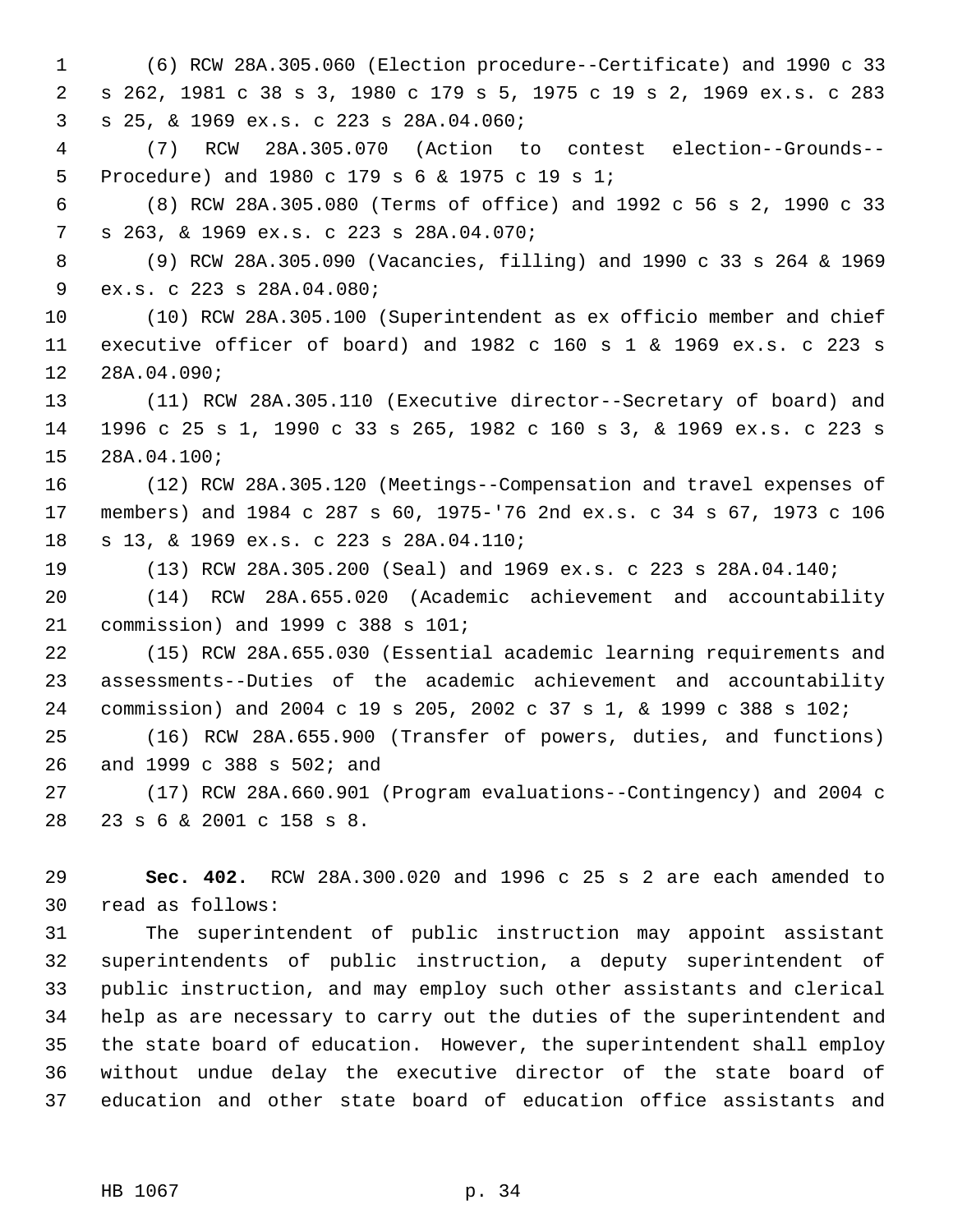1 clerical help, appointed by the state board under RCW ((28A.305.110)) 2 28A.305.130, whose positions are allotted and funded in accordance with moneys appropriated exclusively for the operation of the state board of education. The rate of compensation and termination of any such executive director, state board office assistants, and clerical help shall be subject to the prior consent of the state board of education. The assistant superintendents, deputy superintendent, and such other officers and employees as are exempted from the provisions of chapter 41.06 RCW, shall serve at the pleasure of the superintendent or at the pleasure of the superintendent and the state board of education as provided in this section. Expenditures by the superintendent of public instruction for direct and indirect support of the state board of education are valid operational expenditures by and in behalf of the office of the superintendent of public instruction.

 **Sec. 403.** RCW 28A.310.110 and 1990 c 33 s 272 are each amended to read as follows:

 Any common school district board member eligible to vote for a candidate for membership on an educational service district or any candidate for the position, within ten days after the secretary to the state board of education's certification of election, may contest the 21 election of the candidate pursuant to chapter 29A.68 RCW 22 ((<del>28A.305.070</del>)).

 **Sec. 404.** RCW 28A.315.085 and 1999 c 315 s 206 are each amended to read as follows:

 (1) The superintendent of public instruction shall furnish to the state board and to regional committees the services of employed personnel and the materials and supplies necessary to enable them to perform the duties imposed upon them by this chapter and shall reimburse the members thereof for expenses necessarily incurred by them in the performance of their duties, such reimbursement for regional committee members to be in accordance with RCW 28A.315.155, and such 32 reimbursement for state board members to be in accordance with ((RCW 28A.305.120)) section 101 of this act.

 (2) Costs that may be incurred by an educational service district in association with school district negotiations under RCW 28A.315.195